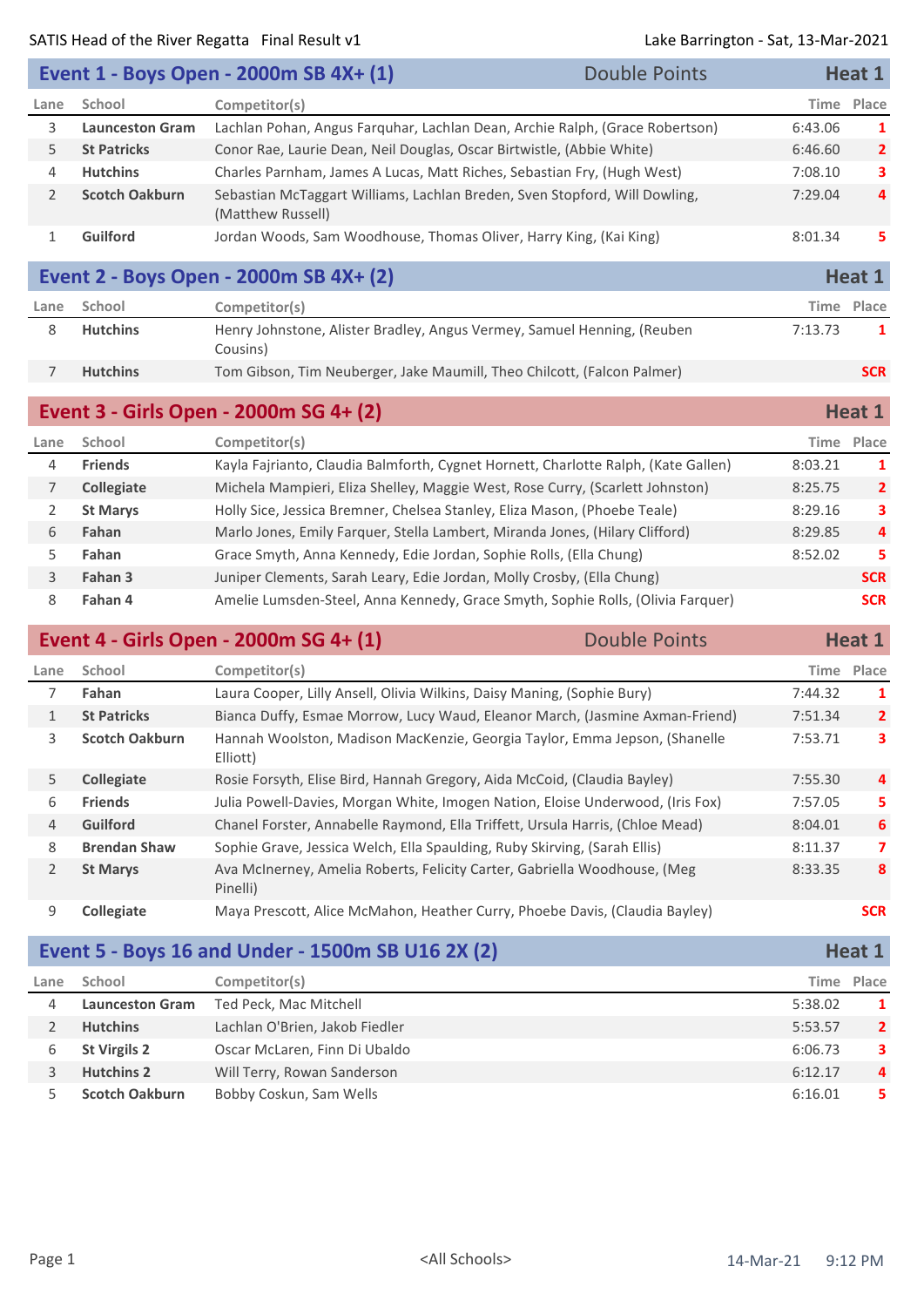| Event 6 - Boys 16 and Under - 1500m SB U16 2X (2) |                        | Heat 1                             |            |                |
|---------------------------------------------------|------------------------|------------------------------------|------------|----------------|
| Lane                                              | School                 | Competitor(s)                      | Time Place |                |
| 4                                                 | <b>Launceston Gram</b> | Gabriel Collette, Thomas Carins    | 5:48.90    | 1              |
|                                                   | <b>Hutchins 3</b>      | James Richards, Luke Healy         | 6:14.94    | $\overline{2}$ |
|                                                   | <b>St Virgils 3</b>    | Xavier Nichols, Emmanuel Kounelis  | 6:17.94    | 3              |
| 6                                                 | <b>St Virgils 4</b>    | Nick Blackwell, Oliver Dinnessen   | 6:24.10    | $\overline{4}$ |
|                                                   | <b>Hutchins 4</b>      | Jermaine Crehan, Tankarit Daengdej | 6:40.97    | 5.             |

## **Event 7 - Boys 16 and Under - 1500m SB U16 2X (1)** Double Points **Heat 1**

| Lane | School                 | Competitor(s)                 | Time    | Place          |
|------|------------------------|-------------------------------|---------|----------------|
| 4    | <b>Launceston Gram</b> | Keanu Glynn, Ned Adkins       | 5:31.84 | 1              |
|      | <b>Hutchins 1</b>      | Archie Stewart, Falcon Palmer | 5:40.59 | $\overline{2}$ |
|      | <b>Friends</b>         | Alex Rackham, Clancy Gibson   | 5:53.21 | 3              |
| 6    | <b>St Virgils 1</b>    | Hugo Grubb, Caerwyn James     | 6:02.01 | 4              |
|      | Scotch Oakburn 1       | Abe Scott, James Bamford      | 6:32.51 | 5.             |

#### **Event 8 - Girls 16 and Under - 1500m SG U16 1X (2) Heat 1 Heat 1 Lane School Competitor(s) Time Place Brendan Shaw** Meg Castles **1 1 Launceston Gram** Catriona Stewart 6:45.19 **2 Friends 2** Emily Lo 7:00.85 **3 Friends 3** Ella Newman 7:15.71 **4 Launceston Gram** Ruby Rockliff 7:28.56 **5 St Marys** Olivia Walter 8:03.93 **6 St Marys 3** Claire Oliver **SCR St Marys 2** Ellie Anne Atkins **SCR St Marys 4** Charlotte Barnes **SCR**

|      |                        | Event 9 - Girls 16 and Under - 1500m SG U16 1X (1) | <b>Single Points</b> |         | Heat 1         |
|------|------------------------|----------------------------------------------------|----------------------|---------|----------------|
| Lane | School                 | Competitor(s)                                      |                      |         | Time Place     |
| 6    | <b>Brendan Shaw</b>    | Olivia Yeates                                      |                      | 6:32.75 | 1              |
|      | <b>Friends 1</b>       | Jarah Wilcox                                       |                      | 6:35.37 | $\overline{2}$ |
| 4    | <b>Launceston Gram</b> | Lily Dunn                                          |                      | 6:51.95 | 3.             |
| 5.   | <b>Scotch Oakburn</b>  | Kate Atherton                                      |                      | 7:05.56 | 4              |
| 3    | <b>St Marys</b>        | <b>Charlotte Barnes</b>                            |                      | 7:09.61 | 5              |
|      | <b>Friends</b>         | Maeve Bylsma                                       |                      |         | <b>SCR</b>     |
| 8    | <b>St Marys</b>        | Stella Devine                                      |                      |         | <b>SCR</b>     |

|      |                      | Event 10 - Boys 15 and Under - 1000m SB U15 4X+ (2)                                |         | Heat 1         |
|------|----------------------|------------------------------------------------------------------------------------|---------|----------------|
| Lane | School               | Competitor(s)                                                                      |         | Time Place     |
|      | <b>St Virgils 2</b>  | Jacob Young, Jake Smith, Oscar O'Donovan, Haz Sylvester, (Freya Dickman)           | 3:37.35 | $\mathbf{1}$   |
|      | <b>St Patricks 1</b> | Thomas Mineal, Harry McGovern, James Humphreys, David Wilkins, (Lily<br>Humphreys) | 3:41.76 | $\overline{2}$ |
|      | <b>Hutchins</b>      | Charlie Goldspink, Joshua Wise, Sam Lyons, Lachlan Ramsay, (George Leesong)        | 3:47.13 | 3              |
| 4    | <b>Friends 1</b>     | Oliver Shearing, Henry Webster, Evan Vince, Louis Underwood, (Harvey Chuter)       | 4:01.10 | $\overline{a}$ |
| b    | <b>Hutchins</b>      | Ed Bignell, Charlie Fiedler, Ben Pafitis, Harley Wilkie, (Noah Leesong)            | 4:05.87 | 5.             |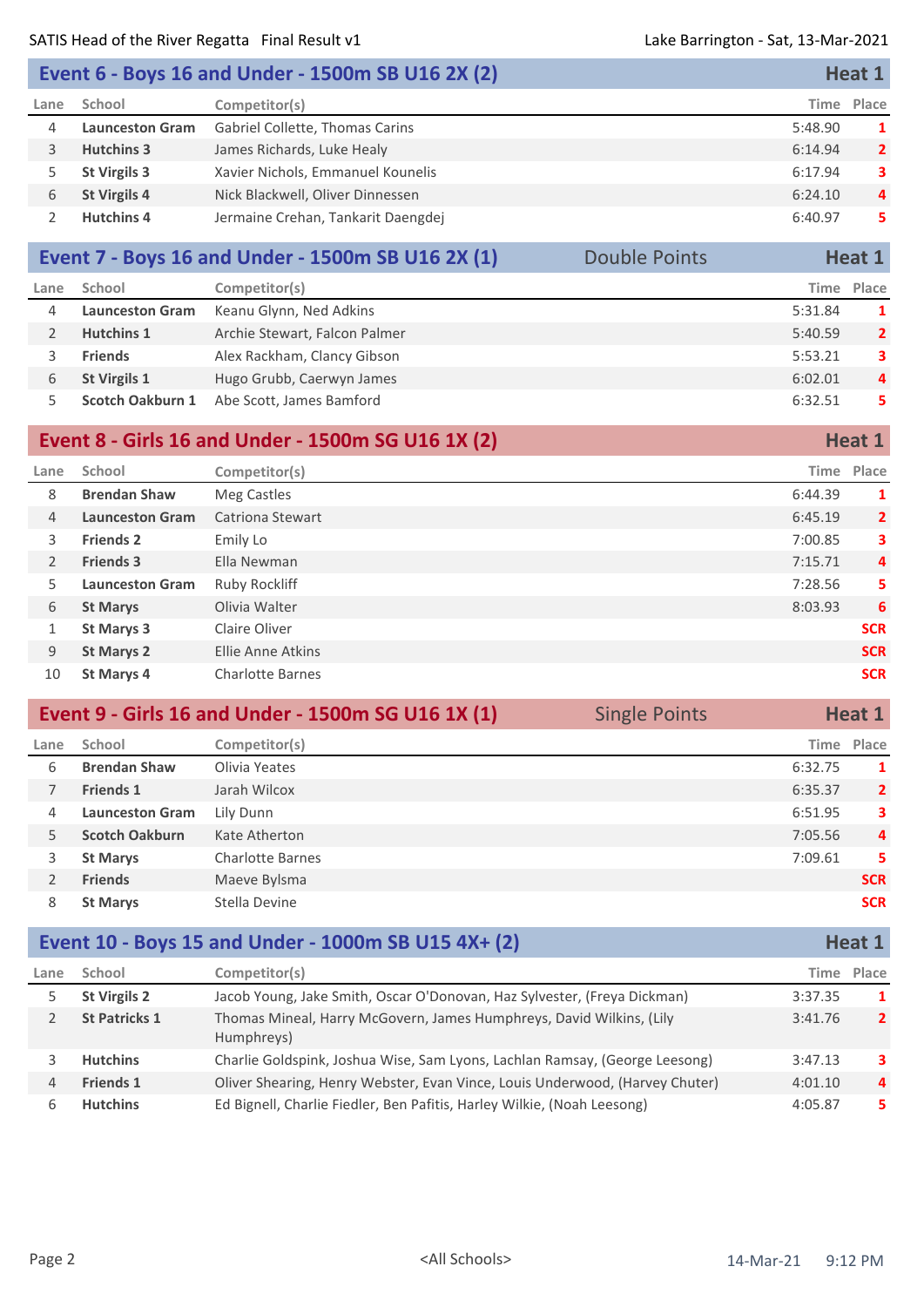#### SATIS Head of the River Regatta Final Result v1 Lake Barrington - Sat, 13-Mar-2021

|      |                         | Event 11 - Boys 15 and Under - 1000m SB U15 4X+ (2)                                |         | Heat 1         |
|------|-------------------------|------------------------------------------------------------------------------------|---------|----------------|
| Lane | School                  | Competitor(s)                                                                      |         | Time Place     |
|      | <b>Hutchins</b>         | Miles McIntosh, Oscar Sproule, James Moy, Oliver Hart, (Reuben Cousins)            | 3:32.10 | $\mathbf{1}$   |
|      | <b>Hutchins</b>         | Henry Pitt, Harry Bourne, Angus McShane, Charlie Black, (Sean McIntosh)            | 3:44.26 | $\overline{2}$ |
| 6    | <b>Scotch Oakburn 2</b> | Aadit Jindal, Daniel Hill, Ned Neville - Clark, Lachlan Jenkins, (Pranav Sundaram) | 3:47.91 | 3.             |
| 4    | <b>St Virgils 3</b>     | Thomas Marr, Ethan McLeod, Darcy Berry, Isaac Lang, (Lucinda Bakes)                | 3:49.62 | $\overline{a}$ |
|      | <b>Launceston Gram</b>  | Oliver Dean, Jonny Malcolm, Nick Malcolm, Angus Tucker, (Charlie Tole)             | 4:02.85 | 5.             |

## **Event 12 - Boys 15 and Under - 1000m SB U15 4X+ (1)** Double Points **Heat 1**

| Lane         | School                  | Competitor(s)                                                                        |         | Time Place     |
|--------------|-------------------------|--------------------------------------------------------------------------------------|---------|----------------|
| 4            | <b>Scotch Oakburn 1</b> | Ollie O'Connor, Flynn Viney, George Russell, Cameron Parker, (Lawson Hoare)          | 3:24.20 | 1              |
| $\mathsf{P}$ | <b>Hutchins 1</b>       | Sam Meikle, Charles Boman, Charles Leesong, Campbell Mounter, (Angus<br>Whatling)    | 3:27.27 | $\overline{2}$ |
|              | <b>Launceston Gram</b>  | Angus Creese, Charlie Ancher, Jack Stedman, Oliver Quinn, (Percy Bennett)            | 3:27.95 | 3              |
| 2            | <b>St Virgils 1</b>     | Marshall Woods, Thomas Weeding, Jacob Mitchell, Hamish Paynter, (Lucy Pinelli)       | 3:28.87 | 4              |
| 6            | <b>St Patricks</b>      | Max Roney, Jack Clark, Declan Rae, Noah McCullagh, (Ivy McCullagh)                   | 3:30.80 | 5.             |
| 3            | <b>Friends 1</b>        | Jack Connah, Thomas Campbell-Jones, Charlie McHugh, Hamish Clyne, (Andrew<br>Cooper) | 3:38.44 | 6              |

## **Event 13 - Girls 15 and Under - 1000m SG U15 2X (2) Heat 1 Heat 1**

| Lane | School                  | Competitor(s)                      |         | Time Place     |
|------|-------------------------|------------------------------------|---------|----------------|
|      | <b>Launceston Gram</b>  | Caitlin Knowles, Scarlett Dunne    | 4:06.40 | -1             |
| 3    | Fahan                   | Olivia Wilson, Sophie Lang         | 4:14.27 | $\overline{2}$ |
| 4    | <b>Friends 2</b>        | Zara Fenton, Sophie Neal           | 4:17.35 | 3              |
| 5.   | <b>Collegiate 2</b>     | Angelina Acuna, Scarlett Johnston  | 4:19.48 | 4              |
|      | <b>St Marys</b>         | Indy Juvakka, Amelie Buddle        | 4:21.06 | 5              |
| 6    | <b>Scotch Oakburn 3</b> | Mackenzie Buck, Amelia Corrigan    | 4:21.42 | 6              |
|      | <b>St Marys</b>         | Elizabeth Webster, Emily Hyland    | 4:44.98 | 7              |
| 8    | <b>St Patricks</b>      | Amelia Duffy, Jasmine Axman-Friend |         | <b>SCR</b>     |

#### **Event 14 - Girls 15 and Under - 1000m SG U15 2X (2) Heat 1 Heat 1**

| Lane | School                 | Competitor(s)                    | Time Place |                |
|------|------------------------|----------------------------------|------------|----------------|
|      | Collegiate 1           | Erin Kingston, Chloe Leicester   | 4:10.21    | 1              |
|      | <b>Friends 3</b>       | Esther Falloon, Billie Vickers   | 4:11.10    | $\overline{2}$ |
|      | Scotch Oakburn 4       | Amber Woolston, Amy McLean       | 4:16.62    | 3              |
| 4    | <b>Launceston Gram</b> | Lettamae Gardner, Madeline Brown | 4:30.49    | $\overline{4}$ |
|      | <b>St Marys</b>        | Bella Metwari, Lily Castellana   | 4:41.08    | 5              |
| 6    | <b>St Patricks</b>     | Lucy Mansfield, Ashleigh Dettmer | 4:42.25    | 6              |

# **Event 15 - Girls 15 and Under - 1000m SG U15 2X (2) Heat 1**

| Lane | School                  | Competitor(s)                 |         | Time Place     |
|------|-------------------------|-------------------------------|---------|----------------|
|      | <b>Collegiate 4</b>     | Georgina Witt, Mia Healy      | 3:58.75 | 1              |
|      | <b>Friends 4</b>        | Emma Gardner, Alannah Edwards | 3:59.52 | $\overline{2}$ |
|      | <b>Launceston Gram</b>  | Yasmin Wyly, Chelsea Lockrey  | 3:59.81 | 3.             |
|      | Collegiate 3            | Matilda Cummings, Ava Parsons | 4:07.14 | 4              |
| 4    | <b>St Marys</b>         | Maddie Higgins, Holly Teale   | 4:11.67 | 5.             |
|      | <b>Scotch Oakburn 2</b> | Lara Hoare, Annie Cook        | 4:26.98 | 6              |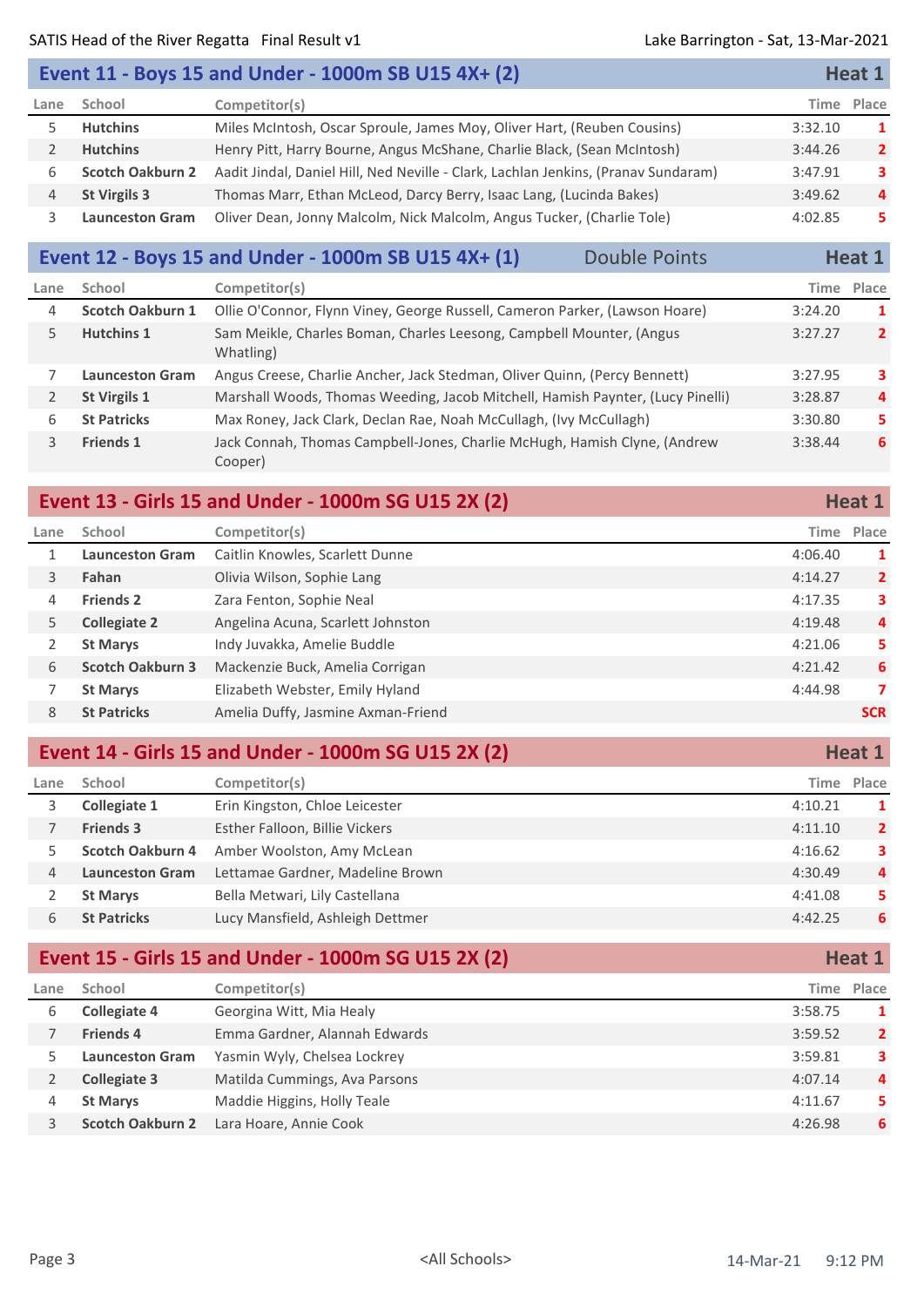| Event 16 - Girls 15 and Under - 1000m SG U15 2X (1) |                        | <b>Double Points</b>                |  | Heat 1      |                         |
|-----------------------------------------------------|------------------------|-------------------------------------|--|-------------|-------------------------|
| Lane                                                | School                 | Competitor(s)                       |  | <b>Time</b> | Place                   |
| 2                                                   | Collegiate             | Alice Dalton, Georgia Leicester     |  | 3:54.28     | 1                       |
|                                                     | <b>Brendan Shaw</b>    | Sarah Welch, Lilly Barker           |  | 3:57.06     | $\overline{\mathbf{2}}$ |
|                                                     | <b>Friends 1</b>       | Hannah Wigston, Elizabeth Ralph     |  | 3:57.85     | 3                       |
| 3                                                   | Fahan                  | Prue Clarke, Keala Hayes            |  | 4:04.80     | 4                       |
| 4                                                   | Scotch Oakburn 1       | Lucy Wilson, Iona Glover            |  | 4:13.53     | 5                       |
| 6                                                   | <b>St Marys</b>        | Olivia Walter, Francesca Tsakirakis |  | 4:22.08     | 6                       |
| 8                                                   | <b>St Patricks</b>     | Elenoa Donovan, Anna McNeair        |  | 4:23.09     | 7                       |
| 5.                                                  | <b>Launceston Gram</b> | Saskia Henderson, Zara Brown        |  | 4:25.45     | 8                       |

#### **Event 17 - Boys 13 and Under - 500m SB U13 1X (2) Heat 1 Heat 1**

| Lane | School                  | Competitor(s)       |         | Time Place     |
|------|-------------------------|---------------------|---------|----------------|
| 2    | St Virgils 3            | Alex Lamprey        | 2:10.65 | 1              |
| 1    | <b>St Virgils 2</b>     | Llewellyn Gray      | 2:18.49 | $\overline{2}$ |
|      | <b>St Patricks</b>      | William Symons      | 2:23.72 | 3              |
| 5.   | <b>Scotch Oakburn 2</b> | <b>Harry Dennis</b> | 2:32.49 | 4              |
| 3.   | <b>Friends 3</b>        | Noble Fajrianto     | 2:39.39 | 5              |
| 8    | <b>Friends 2</b>        | Seb Williams        | 2:41.89 | 6              |
| 4    | <b>Hutchins 2</b>       | Oscar Copeland      | 2:47.17 | 7              |
| 6    | <b>Hutchins 3</b>       | Charlie Harris      | 3:14.50 | 8              |
|      |                         |                     |         |                |

|      |                         | Event 18 - Boys 13 and Under - 500m SB U13 1X (1) | <b>Single Points</b> |            | Heat 1         |
|------|-------------------------|---------------------------------------------------|----------------------|------------|----------------|
| Lane | School                  | Competitor(s)                                     |                      | Time Place |                |
| 5.   | <b>St Virgils 1</b>     | Max Sylvester                                     |                      | 2:08.83    | 1              |
| 3    | <b>Marist</b>           | Wylie Jackson                                     |                      | 2:10.70    | $\overline{2}$ |
| 4    | <b>Friends</b>          | Danny Rumsby                                      |                      | 2:12.11    | 3              |
|      | <b>St Patricks</b>      | Lachlan Tonelly                                   |                      | 2:21.91    | 4              |
|      | <b>Hutchins 1</b>       | Hugh West                                         |                      | 2:33.53    | 5              |
| 6    | <b>Scotch Oakburn 1</b> | Jack Bamford                                      |                      | 2:39.80    | 6              |
|      | <b>Launceston Gram</b>  | Hugo Ancher                                       |                      | 3:15.53    | 7              |
|      |                         |                                                   |                      |            |                |

|      | Event 19 - Girls 13 and Under - 500m SG U13 2X (2) |                                  |         | Heat 1         |
|------|----------------------------------------------------|----------------------------------|---------|----------------|
| Lane | School                                             | Competitor(s)                    | Time    | Place          |
| 6    | <b>Scotch Oakburn 2</b>                            | Saffron Dick, Lucy van der Aa    | 2:28.05 | 1              |
| 4    | <b>Friends 4</b>                                   | Tilly Kruger, Izzy Calvert       | 2:28.94 | $\overline{2}$ |
|      | <b>Launceston Gram</b>                             | Mercedes James, Holly Rockliff   | 2:32.32 | 3              |
| 2    | <b>St Marys</b>                                    | Trixie Millhouse, Amber King     | 2:36.46 | 4              |
| 5.   | Fahan 4                                            | Millie Coyne, Amelie Nelson      | 2:45.58 | 5.             |
|      | <b>St Patricks 2</b>                               | Chloe Axman-Friend, Eve Holloway | 2:50.14 | 6              |
|      | Fahan 5                                            | Ella Baird, Kate Edwards         | 2:50.62 | 7              |

#### **Event 20 - Girls 13 and Under - 500m SG U13 2X (2) Heat 1 Heat 1 Lane School Competitor(s) Time Place Collegiate** Charlotte Roff, Abigail Rule 2:15.33 **1 St Marys** Clare Wanandy, Bella Carter 2:22.38 **2** 2:22.38 **2 Launceston Gram** Elizabeth Dunne, Molly Clark 2:25.52 **3 Fahan 3** Jaden Goodey, Chloe Atkins 2:36.20 **4 Scotch Oakburn 2** Aria Byron, Makaela Fulton 2:36.84 **5 St Patricks 3** Kirrilly Jones, Orla Kelly 2:52.59 **6 Friends 2** Karla Walker, Maude Ebeli **DNS**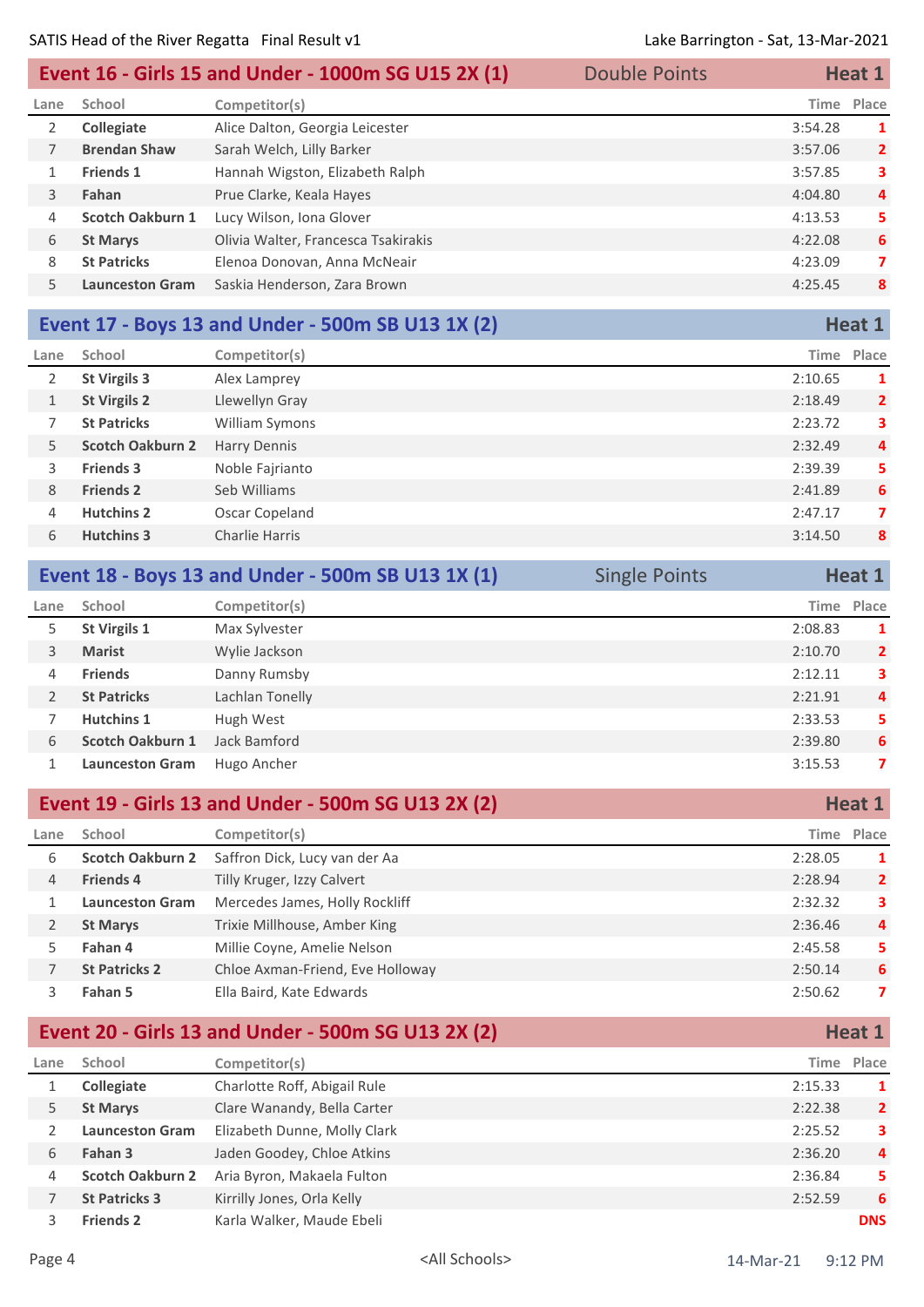#### **Event 21 - Girls 13 and Under - 500m SG U13 2X (2) Heat 1 Heat 1**

| Lane | School                 | Competitor(s)                   |         | Time Place     |
|------|------------------------|---------------------------------|---------|----------------|
|      | <b>Collegiate</b>      | Lucy Jamieson, Eloise Einoder   | 2:06.05 |                |
|      | Fahan                  | Emily Mazengarb, Ivy Dickson    | 2:09.99 | $\overline{2}$ |
| 6    | Fahan 2                | Molly Porter, Roisin Grosvenor  | 2:21.99 | 3              |
| 5.   | <b>St Marys</b>        | Jade Marley, Abbie Smith        | 2:26.52 | 4              |
|      | <b>Launceston Gram</b> | Poppy Pitchford, Tabitha Bailey | 2:36.21 | 5.             |
|      | <b>Launceston Gram</b> | Olivia Creese, Phoebe Tole      | 2:47.57 | 6              |
| 4    | <b>Friends 3</b>       | Olivia Rayner, Lucy Wells       |         | <b>DNS</b>     |
|      |                        |                                 |         |                |

|      | Event 22 - Girls 13 and Under - 500m SG U13 2X (1)<br><b>Double Points</b> |                               |  |         | Heat 1         |
|------|----------------------------------------------------------------------------|-------------------------------|--|---------|----------------|
| Lane | School                                                                     | Competitor(s)                 |  |         | Time Place     |
|      | <b>St Marys</b>                                                            | Zoe Brooks, Tilley Wise       |  | 2:06.93 | 1              |
| 5.   | <b>Friends 1</b>                                                           | Maggie Hopster, Maddy Jotic   |  | 2:10.08 | $\overline{2}$ |
|      | <b>Collegiate</b>                                                          | Chelsea Brown, Leanda Palmer  |  | 2:10.91 | 3              |
|      | <b>St Patricks 1</b>                                                       | Rahni Milne, Ingrid Miedecke  |  | 2:20.54 | $\overline{4}$ |
| 3    | <b>Scotch Oakburn 1</b>                                                    | Lilly Gurudoss, Sophie Storay |  | 2:26.42 | 5.             |
| 6    | <b>Launceston Gram</b>                                                     | Stella Freeman, Abbie King    |  | 2:30.33 | 6              |
| 4    | Fahan 1                                                                    | Pia Abberton, Airley Crosby   |  | 2:41.79 | 7              |

|                | Event 23 - Boys 14 and Under - 1000m SB U14 4X+ (2) |                                                                                            | Heat 1     |                |
|----------------|-----------------------------------------------------|--------------------------------------------------------------------------------------------|------------|----------------|
| Lane           | School                                              | Competitor(s)                                                                              | Time Place |                |
| 6              | <b>Launceston Gram</b>                              | Bailey Stewart, Flynn Mayes, George Beacham, Hamish Cuming, (Mathilda Wall)                | 3:57.23    | 1              |
| 3              | <b>St Virgils 2</b>                                 | Koby Polley, Daniel Mulcahy, Thomas Coad, Harry Todd, (Oliver Byrne)                       | 3:59.97    | $\overline{2}$ |
|                | <b>Hutchins 3</b>                                   | Campbell Jager, Tom Mansfield, George Cane, Eli Brown, (Ted Banks-Smith)                   | 4:11.62    | 3              |
|                | <b>Friends 2</b>                                    | Tenzin Latimer, Joseph Crosbie-Seabourne, Andrew Cooper, Remy Ziegler, (Cherri<br>Frawley) | 4:17.52    | $\overline{4}$ |
| 5.             | <b>Hutchins 7</b>                                   | Sam Bishop, Samuel Manns, Gabe Harkness, Brodie Wills, (Charlie Blackwood)                 | 4:34.63    | 5              |
| $\overline{2}$ | Hutchins 6                                          | Freddie Clifford, Sebastian Gorringe, Lachie Jones, Adam Dawar, (Alistair Lord)            | 4:37.88    | 6              |
| 4              | <b>Scotch Oakburn 2</b>                             | Oscar Davey, Jack Bamford, Harry Dennis, Elijah Gowland, (Lucinda Ashman)                  | 4:47.46    | 7              |
|                |                                                     |                                                                                            |            |                |

### **Event 24 - Boys 14 and Under - 1000m SB U14 4X+ (2) Heat 1 Heat 1**

| Lane | School              | Competitor(s)                                                             |         | Time Place     |
|------|---------------------|---------------------------------------------------------------------------|---------|----------------|
|      | <b>Hutchins 2</b>   | Toby Morgan, Josh Fielding, Jack Gibson, Tommy Stewart, (Hugh West)       | 3:57.74 | 1              |
|      | <b>Friends 3</b>    | Jacob Cho, Felix Read, Oliver Latham, Thomas Exarhakos, (Hannah Zalstein) | 4:14.87 | $\overline{2}$ |
|      | <b>Hutchins 4</b>   | Frank Kennedy, Will Roehrer, Oliver O'Brien, Nick Steele, (Finnian Egan)  | 4:15.91 | 3              |
| 4    | <b>St Virgils 3</b> | Saxon Van Anholt, Coby Stocks, Liam Stewart, Max Toms, (Thomas Hicks)     | 4:23.73 | $\overline{a}$ |
|      | <b>Hutchins 5</b>   | Harry Scott, Owen Parsons, Max Wang, Angus Willsmore, (Henry Merchant)    | 4:33.94 | 5.             |
|      | <b>St Virgils 4</b> | Billy Schramm, Owen Scott, Zac Zehmeister, Sean Stewart, (Oscar McLaren)  | 4:40.91 | 6              |

### **Event 25 - Boys 14 and Under - 1000m SB U14 4X+ (1)** Double Points **Heat 1**

| Lane | School                  | Competitor(s)                                                                         |         | Time Place     |
|------|-------------------------|---------------------------------------------------------------------------------------|---------|----------------|
| 6    | <b>St Virgils 1</b>     | Shinnosuke Igarashi-Myers, Anthony Volta, Sam Murray, Noah Haas, (Ellis<br>Higginson) | 3:39.81 | 1              |
| 5.   | <b>Hutchins 1</b>       | Fraser Dobson, Daniel Shulman, Hugo Wilkins, Darcy Sillifant, (Charlie Fiedler)       | 3:50.10 | $\overline{2}$ |
| 4    | <b>Scotch Oakburn 1</b> | Lawson Hoare, Spencer Taylor, Fletcher Wagner, Ollie Dowling, (Charlotte Ball)        | 3:50.53 | 3              |
|      | <b>Launceston Gram</b>  | Felix Glynn, Oliver Nicholls, Monty Smith, William Hill, (Percy Bennett)              | 3:53.85 | 4              |
|      | <b>Friends 1</b>        | Ciaran Fox, Henry Maning, Rowen Middendorf, Harvey Chuter, (Oliver Shearing)          | 4:04.31 | 5.             |
|      | <b>St Patricks 1</b>    | Andrew Kingston, Corren Buck, George Miedecke, Arzaiah Bird, (Chelsea<br>Anderson)    | 5:00.31 | 6              |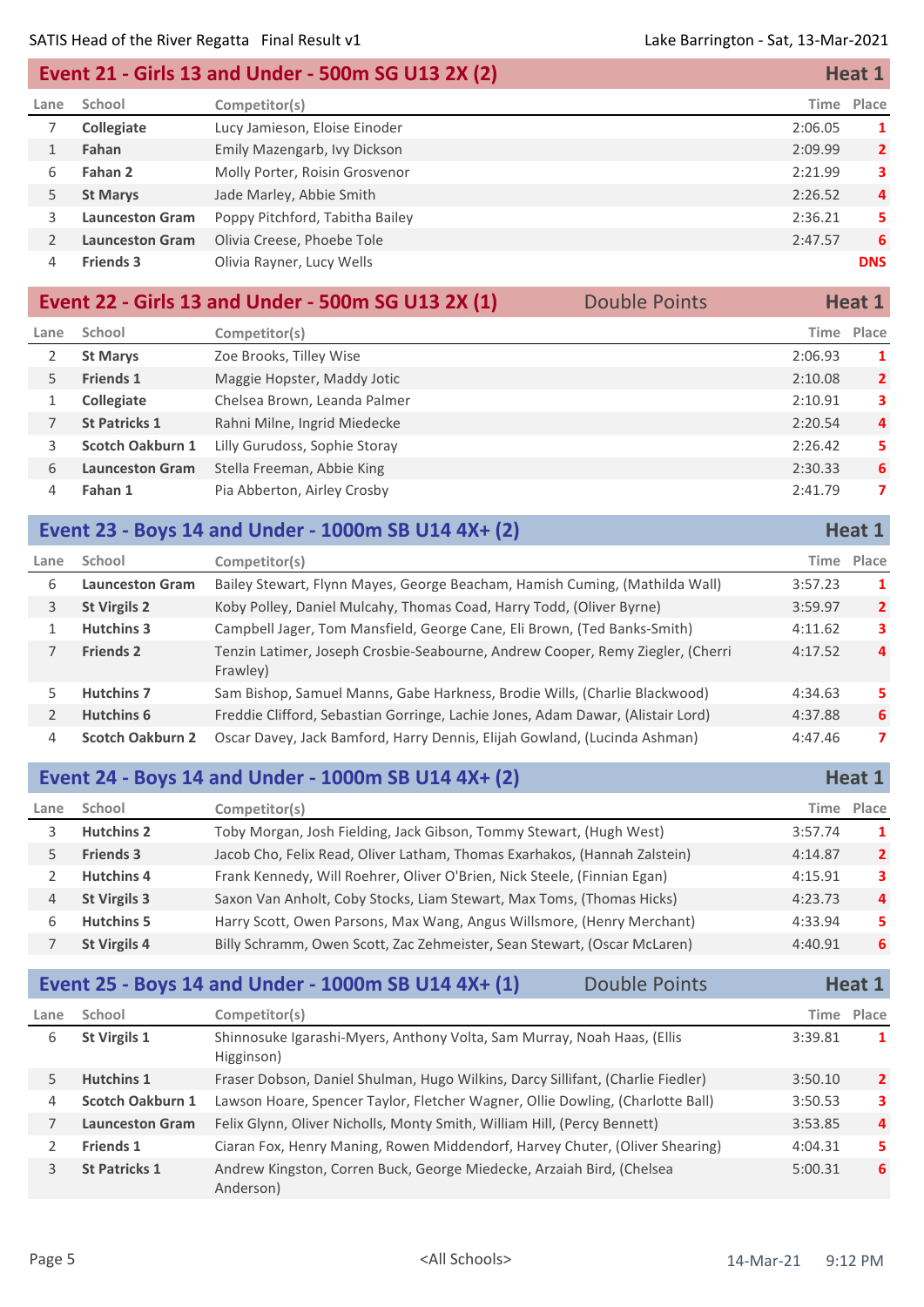| Event 26 - Girls Open - 1500m SG 1X (2) |                         |                     | Heat 1  |                |
|-----------------------------------------|-------------------------|---------------------|---------|----------------|
| Lane                                    | School                  | Competitor(s)       | Time    | Place          |
| 8                                       | <b>Brendan Shaw</b>     | Ella Spaulding      | 6:33.05 | 1              |
| 7                                       | <b>St Marys</b>         | Anneka Schrader     | 6:40.96 | $\overline{2}$ |
| 3                                       | <b>St Marys</b>         | Gabriella Woodhouse | 6:46.84 | 3              |
| 2                                       | <b>Launceston Gram</b>  | Kathryn Hill        | 7:11.91 | $\overline{4}$ |
| 4                                       | <b>Launceston Gram</b>  | Ashlyn Mayes        | 7:18.43 | 5              |
| 1                                       | <b>Scotch Oakburn 4</b> | Emma Jepson         |         | <b>DNS</b>     |
| 5.                                      | <b>Scotch Oakburn 2</b> | Hannah Woolston     |         | <b>DNS</b>     |
| 6                                       | <b>Scotch Oakburn 3</b> | Georgia Taylor      |         | <b>DNS</b>     |
|                                         |                         |                     |         |                |

| Event 27 - Girls Open - 1500m SG 1X (1) |                         |                     | <b>Single Points</b> | Heat 1         |
|-----------------------------------------|-------------------------|---------------------|----------------------|----------------|
| Lane                                    | School                  | Competitor(s)       | Time                 | Place          |
| 6                                       | <b>St Patricks</b>      | Emily Hepburn       | 6:25.90              | 1              |
| 8                                       | <b>St Marys</b>         | Phoebe Teale        | 6:29.55              | $\overline{2}$ |
| 5                                       | <b>Friends</b>          | Imogen Nation       | 6:35.18              | 3              |
|                                         | <b>Brendan Shaw</b>     | Catherine Greenhill | 6:40.40              | $\overline{4}$ |
| 3.                                      | <b>Scotch Oakburn 1</b> | Madison MacKenzie   |                      | <b>DNS</b>     |
| 7                                       | <b>St Patricks</b>      | Morgan Brown        |                      | <b>EXC</b>     |
|                                         | Collegiate              | Eliza Shelley       |                      | <b>SCR</b>     |
| 4                                       | <b>Launceston Gram</b>  | Emma Ferrall        |                      | <b>SCR</b>     |
|                                         |                         |                     |                      |                |

| Event 28 - Boys Open - 1500m SB 2X (1)<br>Double Points |                     |                                |            | Heat 1         |
|---------------------------------------------------------|---------------------|--------------------------------|------------|----------------|
| Lane                                                    | School              | Competitor(s)                  | Time Place |                |
|                                                         | <b>St Patricks</b>  | Neil Douglas, Oscar Birtwistle | 5:42.82    | 1              |
| 4                                                       | <b>Hutchins</b>     | Matt Riches, Sebastian Fry     | 5:55.14    | $\overline{2}$ |
|                                                         | <b>Guilford</b>     | Thomas Oliver, Harry King      | 6:08.40    | 3              |
|                                                         | <b>Brendan Shaw</b> | Harrison Nield, Mitchell Nield |            | <b>SCR</b>     |
|                                                         |                     |                                |            |                |

|      |                 | <b>Event 29 - Boys Open - 1500m SB 2X (2)</b> |            |  |
|------|-----------------|-----------------------------------------------|------------|--|
| Lane | School          | Competitor(s)                                 | Time Place |  |
|      | Guilford        | Jordan Woods, Sam Woodhouse                   | 6:33.94    |  |
|      | <b>Hutchins</b> | Charles Parnham, James A Lucas                | <b>SCR</b> |  |

|      |                        | Event 30 - Girls 16 and Under - 1500m SG U16 4+ (2)                              |         | Heat 1         |
|------|------------------------|----------------------------------------------------------------------------------|---------|----------------|
| Lane | School                 | Competitor(s)                                                                    |         | Time Place     |
|      | Fahan                  | Julia Benyon, Evie Banks-Smith, Emily Hanna, Anna Edwards, (Olivia Farquer)      | 6:03.78 | 1              |
|      | <b>Launceston Gram</b> | Alice Bennett, Lily Dunn, Poppy Loane, Mary Bradfield, (Hugo Barrenger)          | 6:11.55 | $\overline{2}$ |
|      | <b>St Marys</b>        | Stella Devine, Mia Christie Johnston, Harriet Kelly, Brooke Sice, (Lucy Pinelli) | 6:25.75 | 3              |
|      | <b>Friends</b>         | Olivia Cowen, Josie Gunner, Lucy Cooper, Sophie Bryant, (Audrey Hope)            | 6:28.80 | 4              |

## **Event 31 - Girls 16 and Under - 1500m SG U16 4+(1)** Double Points **Heat 1**

| Lane | School                  | Competitor(s)                                                                       |         | Time Place     |
|------|-------------------------|-------------------------------------------------------------------------------------|---------|----------------|
|      | <b>Friends</b>          | Ella Newman, Jarah Wilcox, Emily Lo, Bridie Woolley, (Kate Gallen)                  | 5:56.58 | 1              |
|      | <b>Brendan Shaw</b>     | Sarah Ellis, Luka Mansell, Olivia Yeates, Meg Castles, (Matilda Spaulding)          | 6:07.05 | $\overline{2}$ |
|      | <b>Scotch Oakburn 1</b> | Bella Lee-Archer, Kate Atherton, Jasmine Irani, Amelie Hughes, (Shanelle Elliott)   | 6:07.54 | 3              |
|      | <b>St Marys</b>         | Claire Oliver, Charlotte Barnes, Elizabeth Monks, Ellie Anne Atkins, (Bella Carter) | 6:08.12 | $\overline{a}$ |
|      | <b>Launceston Gram</b>  | Tess Klower, Leila Hucker, Ella Henty, Alexandra Dunne, (Lola Eastaugh)             | 6:08.65 | 5.             |
|      | Fahan                   | Annabelle Fry, Lilly Evans-Gregg, Olivia Sampson, Tess McDonough, (Mia Reardon)     | 6:14.28 | 6              |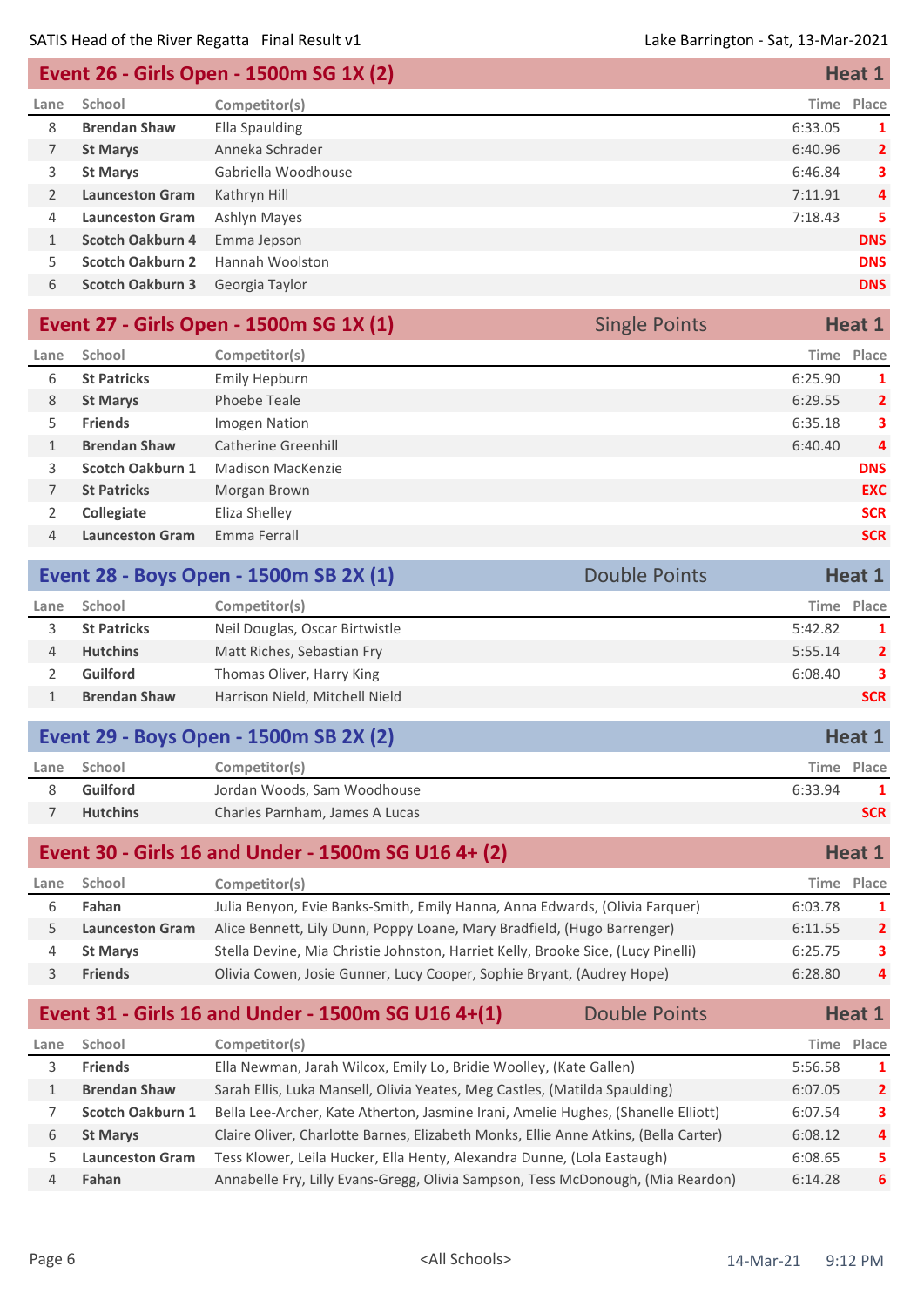|      |                        | Event 32 - Boys 16 and Under - 1500m SB U16 1X (2) |            | Heat 1         |
|------|------------------------|----------------------------------------------------|------------|----------------|
| Lane | School                 | Competitor(s)                                      | Time Place |                |
| 6    | <b>St Virgils 2</b>    | Hugo Grubb                                         | 6:19.46    | 1              |
| 4    | <b>St Virgils 3</b>    | Finn Di Ubaldo                                     | 6:20.13    | $\overline{2}$ |
|      | <b>Friends</b>         | Benjamin Stankovich                                |            | <b>SCR</b>     |
| 3.   | <b>Launceston Gram</b> | Finn Billing                                       |            | <b>SCR</b>     |
|      | <b>Launceston Gram</b> | <b>Gabriel Collette</b>                            |            | <b>SCR</b>     |

|      |                        |                      | Event 33 - Boys 16 and Under - 1500m SB U16 1X (1) | <b>Single Points</b> |         | Heat 1         |
|------|------------------------|----------------------|----------------------------------------------------|----------------------|---------|----------------|
| Lane | School                 | Competitor(s)        |                                                    |                      |         | Time Place     |
|      | <b>Launceston Gram</b> | <b>Thomas Carins</b> |                                                    |                      | 6:11.24 |                |
|      | <b>Friends</b>         | Ollie Atwell         |                                                    |                      | 6:15.33 | $\overline{2}$ |
|      | <b>St Virgils 1</b>    | Caerwyn James        |                                                    |                      | 6:26.48 | 3              |
| 6    | Scotch Oakburn 1       | Sam Wells            |                                                    |                      | 6:27.81 | $\overline{a}$ |
|      | <b>Brendan Shaw</b>    | Mitchell Nield       |                                                    |                      | 6:50.50 | 5.             |

|      |                         | Event 34 - Boys Open - 2000m SB 8+ (2)                                                                                                                                 |         | Heat 1       |
|------|-------------------------|------------------------------------------------------------------------------------------------------------------------------------------------------------------------|---------|--------------|
| Lane | School                  | Competitor(s)                                                                                                                                                          | Time    | Place        |
|      | <b>Hutchins 2</b>       | Tom Gibson, Tim Neuberger, Jake Maumill, Theo Chilcott, Henry Johnstone,<br>Alister Bradley, Angus Vermey, Samuel Henning, (Reuben Cousins)                            | 6:33.87 |              |
|      | <b>Scotch Oakburn 2</b> | Will Dowling, Sebastian McTaggart Williams, Lachlan Breden, Lucien James-<br>Wever, Sven Stopford, James Bamford, Hamish Fyffe, Rupert MacKenzie,<br>(Mitchell Fulton) | 7:01.44 | $\mathbf{2}$ |

## **Event 35 - Girls Open - 2000m SG 8+ (2) Heat 1 Heat 1**

| Lane | School                  | Competitor(s)                                                                                                                                          |         | Time Place |
|------|-------------------------|--------------------------------------------------------------------------------------------------------------------------------------------------------|---------|------------|
| 4    | <b>Scotch Oakburn 2</b> | Cassie Silberberg, Kate Atherton, Jasmine Irani, Amelie Hughes, Madison<br>MacKenzie, Georgia Taylor, Hannah Woolston, Emma Jepson, (Shanelle Elliott) | 7:31.12 | 1          |
| h    | Fahan                   | Juniper Clements, Anna Kennedy, Amelie Lumsden-Steel, Edie Jordan, Grace<br>Smyth, Sarah Leary, Sophie Rolls, Molly Crosby, (Ella Chung)               | 7:48.84 | 2          |
|      | <b>Launceston Gram</b>  | Ashlyn Mayes, Ruby Rockliff, Kathryn Hill, Serena Gray, Simone Loo, Ella Goess-<br>Howe, Chloe Lalor, Emma Ferrall, (Olivia Frost)                     | 7:49.72 | з.         |
|      | <b>St Marys</b>         | Holly Sice, Jessica Bremner, Eliza Mason, Chelsea Stanley, Stella Devine, Charlotte<br>Barnes, Elizabeth Monks, Ellie Anne Atkins, (Bella Carter)      |         | <b>SCR</b> |

|               |                        | Event 36 - Boys Open - 2000m SB 8+ (1)                                                                                                              | Double Points |         | Heat 1       |
|---------------|------------------------|-----------------------------------------------------------------------------------------------------------------------------------------------------|---------------|---------|--------------|
| Lane          | School                 | Competitor(s)                                                                                                                                       |               |         | Time Place   |
| 4             | <b>Hutchins 1</b>      | Jack Dalton, Hayden Mounter, Douglas Matson, Tom Bayley, Harry Sillifant, Oscar<br>Newbury, Samuel Mounter, Benjamin Boman, (Angus Whatling)        |               | 6:04.37 | 1            |
| 3             | <b>Friends</b>         | Charles Colhoun, James Downie, Thomas Doyle, Archer Ibbott, Thomas Neal,<br>Edward Wilkins, Ryan Fox, Calum Johnson, (Denison Ibbott)               |               | 6:10.60 | $\mathbf{2}$ |
| $\mathcal{P}$ | <b>Launceston Gram</b> | Charles Townsend, Toby Cannell, Hugo Hirst, Angus Farguhar, Lachlan Dean,<br>William Bates, Lachlan Pohan, Archie Ralph, (Grace Robertson)          |               | 6:14.34 | з.           |
| 5.            | <b>Scotch Oakburn</b>  | Jack Briggs, Harrison Wagner, Alfie Neville - Clark, Patrick Brown, Harry<br>Birchmore, Will Gray, Joseph Lawrence, William Hurd, (Matthew Russell) |               | 6:16.66 | 4            |
| 6             | <b>St Patricks</b>     | Joseph Mineall, William Reilly, Joel Pearce, Oscar Scharapow, Laurie Dean, Conor<br>Rae, Neil Douglas, Oscar Birtwistle, (Jasmine Axman-Friend)     |               | 6:35.87 | 5.           |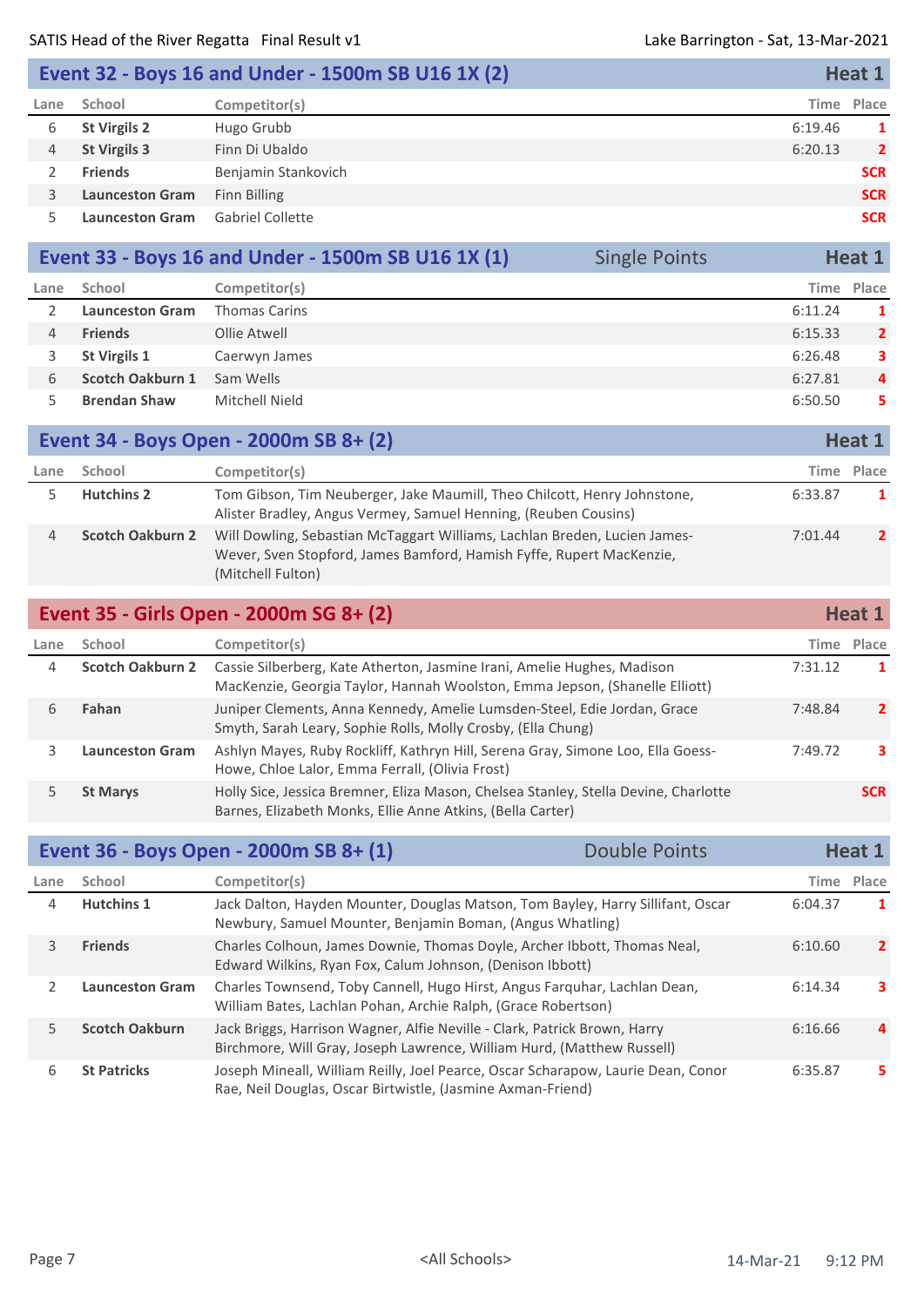| Event 37 - Girls Open - 2000m SG 8+ (1) |                         | <b>Double Points</b>                                                                                                                                    |  | Heat 1  |                |
|-----------------------------------------|-------------------------|---------------------------------------------------------------------------------------------------------------------------------------------------------|--|---------|----------------|
| Lane                                    | School                  | Competitor(s)                                                                                                                                           |  | Time    | Place          |
| 5.                                      | <b>Scotch Oakburn 1</b> | Millie Duigan, Olivia Willows, Alecia Jepson, Charlotte Loane, Lindsay Calvert,<br>Amy Florance, Jessica Finnigan, Heidi Schouten, (Lily Cleeland)      |  | 6:53.88 | 1              |
| $\overline{4}$                          | Fahan                   | Marlo Jones, Emily Farquer, Stella Lambert, Miranda Jones, Laura Cooper, Lilly<br>Ansell, Olivia Wilkins, Daisy Maning, (Sophie Bury)                   |  | 7:00.62 | $\mathbf{2}$   |
| 6                                       | Collegiate              | Hannah Gregory, Aida McCoid, Olivia Viney, Alice McMahon, Maya Prescott, Elise<br>Bird, Heather Curry, Phoebe Davis, (Claudia Bayley)                   |  | 7:04.87 | з.             |
| $\overline{7}$                          | <b>Launceston Gram</b>  | Emily Fryett, Elizabeth Brown, Elizabeth Tucker, Mollie Dowling, Ashton Billing,<br>Poppy White, Isobel Goss, Ella Swan, (Poppy Eastaugh)               |  | 7:11.22 | 4              |
| 8                                       | <b>Brendan Shaw</b>     | Jessica Welch, Sarah Ellis, Meg Castles, Sophie Grave, Ella Spaulding, Catherine<br>Greenhill, Olivia Yeates, Luka Mansell, (Matilda Spaulding)         |  | 7:15.02 | 5.             |
| 3                                       | <b>Friends</b>          | Kayla Fajrianto, Claudia Balmforth, Amanda Gardner, Charlotte Ralph, Cygnet<br>Hornett, Eloise Underwood, Julia Powell-Davies, Morgan White, (Iris Fox) |  | 7:19.11 | 6              |
| $\overline{2}$                          | <b>St Marys</b>         | Amelia Roberts, Ella Taylor, Anneka Schrader, Ava McInerney, Gabriella<br>Woodhouse, Felicity Carter, Cecilia Hutchinson, Phoebe Teale, (Meg Pinelli)   |  | 7:26.89 | $\overline{ }$ |
| $\mathbf{1}$                            | <b>St Patricks</b>      | Lauren Brooks, Ruby Hudson, Morgan Brown, Ashlee Cherry, Bianca Duffy, Esmae<br>Morrow, Lucy Waud, Eleanor March, (Abbie White)                         |  | 7:33.07 | 8              |

### **Event 38 - Boys 14 and Under - 1000m SB U14 2X (2) Heat 1 Heat 1**

| Lane | School                 | Competitor(s)                     | Time    | Place          |
|------|------------------------|-----------------------------------|---------|----------------|
| 4    | <b>Launceston Gram</b> | Monty Smith, William Hill         | 3:56.56 | 1              |
|      | <b>Hutchins 9</b>      | Brodie Wills, Max Wang            | 4:19.51 | $\overline{2}$ |
|      | St Virgils 6           | Liam Stewart, Max Toms            | 4:25.21 | 3              |
| 8    | <b>St Virgils 4</b>    | Thomas Coad, Koby Polley          | 4:25.54 | 4              |
|      | Hutchins 8             | Oliver O'Brien, Will Roehrer      | 4:26.15 | 5              |
| 6    | <b>Hutchins 13</b>     | Frank Kennedy, Finnian Egan       | 4:35.29 | 6              |
| 3.   | <b>Friends 2</b>       | Oliver Shearing, Thomas Exarhakos | 4:36.23 | 7              |
|      | <b>Hutchins 7</b>      | Samuel Manns, Adam Dawar          | 4:46.80 | 8              |

## **Event 39 - Boys 14 and Under - 1000m SB U14 2X (2) Heat 1 Heat 1**

| Lane | School                 | Competitor(s)                  |         | Time Place     |
|------|------------------------|--------------------------------|---------|----------------|
|      | <b>Hutchins 2</b>      | Hugo Wilkins, Darcy Sillifant  | 4:02.21 | 1              |
| 8    | <b>Friends 3</b>       | Henry Maning, Rowen Middendorf | 4:08.32 | $\overline{2}$ |
| 5.   | Hutchins 3             | Tom Mansfield, Josh Fielding   | 4:13.35 | 3              |
| 4    | <b>Launceston Gram</b> | Flynn Mayes, Bailey Stewart    | 4:24.00 | 4              |
|      | <b>Hutchins 15</b>     | Owen Parsons, Gabe Harkness    | 4:42.53 | 5              |
| 3    | <b>Hutchins 12</b>     | Lachie Jones, Alistair Lord    | 4:44.36 | 6              |
| 6    | <b>St Virgils 7</b>    | Ellis Higginson, Sean Stewart  | 4:53.31 | 7              |
|      | St Virgils 9           | Owen Scott, Max Sylvester      |         | <b>DNS</b>     |

#### **Event 40 - Boys 14 and Under - 1000m SB U14 2X (2) Heat 1 Heat 1**

| Lane | School                  | Competitor(s)                 |         | Time Place     |
|------|-------------------------|-------------------------------|---------|----------------|
| 6    | <b>Hutchins 5</b>       | Toby Morgan, Eli Brown        | 4:07.89 | 1              |
| 4    | <b>Friends 4</b>        | Ciaran Fox, Remy Ziegler      | 4:10.48 | $\overline{2}$ |
|      | <b>St Virgils 5</b>     | Saxon Van Anholt, Coby Stocks | 4:14.38 | 3              |
| 8    | <b>Scotch Oakburn 2</b> | Lawson Hoare, Fletcher Wagner | 4:22.69 | $\overline{a}$ |
|      | <b>Hutchins 14</b>      | Harry Scott, Angus Willsmore  | 4:44.50 | 5.             |
| 3    | Hutchins 10             | Campbell Jager, George Cane   | 4:46.08 | 6              |
| 5    | <b>St Virgils 8</b>     | Billy Schramm, Zac Zehmeister | 5:10.43 | 7              |
|      | <b>St Patricks 3</b>    | Arzaiah Bird, George Miedecke | 5:14.42 | 8              |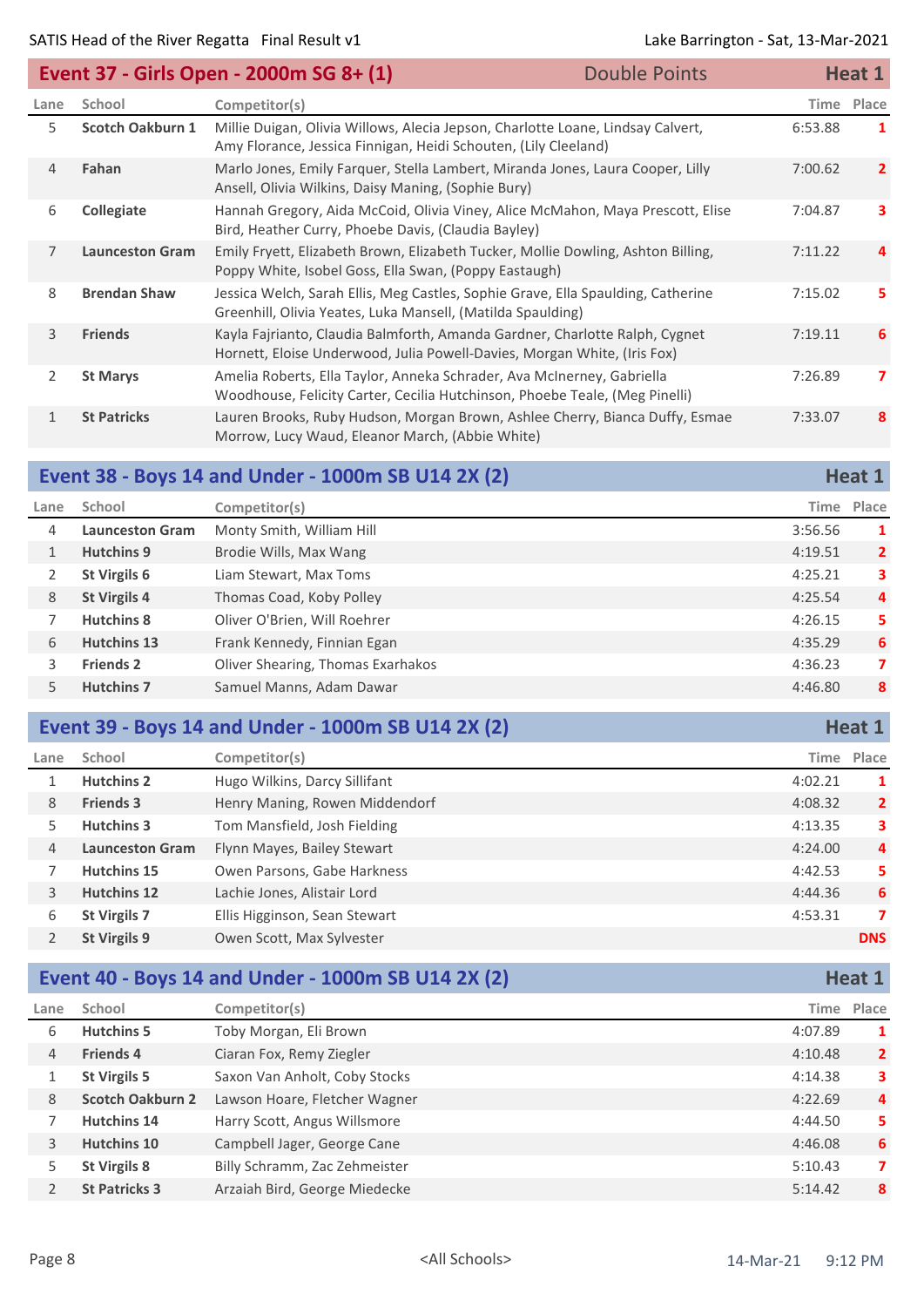## **Event 41 - Boys 14 and Under - 1000m SB U14 2X (2) Heat 1 Heat 1**

| Lane | School                  | Competitor(s)                            | Time Place |                |
|------|-------------------------|------------------------------------------|------------|----------------|
|      | <b>St Virgils 2</b>     | Anthony Volta, Shinnosuke Igarashi-Myers | 4:02.45    | 1              |
| 6    | <b>Hutchins 4</b>       | Fraser Dobson, Nick Steele               | 4:06.68    | $\overline{2}$ |
| 4    | <b>Launceston Gram</b>  | Oliver Nicholls, Felix Glynn             | 4:10.23    | 3              |
| 3    | <b>St Virgils 3</b>     | Harry Todd, Daniel Mulcahy               | 4:17.71    | $\overline{4}$ |
|      | Hutchins 6              | Charlie Fiedler, Daniel Shulman          | 4:19.24    | 5              |
| 5.   | <b>St Patricks 2</b>    | Andrew Kingston, Corren Buck             | 4:34.82    | 6              |
|      | <b>Hutchins 11</b>      | Freddie Clifford, Sebastian Gorringe     | 4:51.29    | 7              |
| 8    | <b>Scotch Oakburn 3</b> | Jack Bamford, Elijah Gowland             | 5:08.15    | 8              |
|      |                         |                                          |            |                |

|      |                        | Event 42 - Boys 14 and Under - 1000m SB U14 2X (1) | <b>Double Points</b> |         | Heat 1         |
|------|------------------------|----------------------------------------------------|----------------------|---------|----------------|
| Lane | School                 | Competitor(s)                                      |                      | Time    | Place          |
|      | St Virgils 1           | Sam Murray, Noah Haas                              |                      | 3:52.47 | 1              |
|      | <b>Scotch Oakburn</b>  | Spencer Taylor, Ollie Dowling                      |                      | 4:00.52 | $\overline{2}$ |
|      | <b>Launceston Gram</b> | George Beacham, Hamish Cuming                      |                      | 4:12.81 | 3              |
| 4    | <b>Hutchins 1</b>      | Tommy Stewart, Jack Gibson                         |                      | 4:13.76 | 4              |
| 6    | <b>Friends 1</b>       | Oliver Latham, Felix Read                          |                      | 4:35.22 | 5              |
|      | <b>St Patricks 1</b>   | Daniel Tweedale, George Hudson                     |                      | 4:40.82 | 6              |
|      |                        |                                                    |                      |         |                |

|                |                         | Event 43 - Girls 14 and Under - 1000m SG U14 1X (2) |         | Heat 1         |
|----------------|-------------------------|-----------------------------------------------------|---------|----------------|
| Lane           | School                  | Competitor(s)                                       |         | Time Place     |
| 6              | <b>Scotch Oakburn 2</b> | Harriet Lynch                                       |         |                |
| 3              | <b>Friends 2</b>        | Juliet MacIntyre                                    | 4:42.23 | <sup>1</sup>   |
|                | <b>Launceston Gram</b>  | Gwenyth Loane                                       | 4:44.30 | $\overline{2}$ |
| 4              | Fahan                   | Estella Manson                                      | 4:47.15 | $\mathbf{3}$   |
| 8              | Collegiate 1            | Claudia Luders                                      | 4:51.32 | 4              |
| $\overline{2}$ | <b>St Marys</b>         | Freya Shanny                                        | 4:58.95 | 5              |
|                | <b>St Patricks 2</b>    | Meg Rickerby                                        | 5:02.95 | 6              |
| 5.             | <b>St Marys</b>         | Sarah Gillow                                        | 5:09.74 | 7              |

|      | Event 44 - Girls 14 and Under - 1000m SG U14 1X (1) |                       | <b>Single Points</b> |            | Heat 1         |  |
|------|-----------------------------------------------------|-----------------------|----------------------|------------|----------------|--|
| Lane | School                                              | Competitor(s)         |                      | Time Place |                |  |
| 3    | Fahan                                               | Matilda Cocker        |                      | 4:35.41    | 1              |  |
| 8    | <b>Friends 1</b>                                    | Ursula Nation         |                      | 4:37.09    | $\overline{2}$ |  |
| 6    | Scotch Oakburn 1                                    | Harriet Bingley       |                      | 4:37.48    | 3              |  |
|      | Collegiate                                          | <b>Tara Brown</b>     |                      | 4:46.55    | 4              |  |
| 4    | <b>Launceston Gram</b>                              | Ava Farquhar          |                      | 4:47.26    | 5.             |  |
| 5.   | <b>St Marys</b>                                     | <b>Madison Mackey</b> |                      | 4:54.84    | 6              |  |
|      | <b>Marist</b>                                       | Abby Pratt            |                      | 4:55.25    | 7              |  |
|      | <b>St Patricks 1</b>                                | Chelsea Anderson      |                      | 5:11.44    | 8              |  |

## **Event 45 - Girls 13 and Under - 500m SG U13 4X (2) Heat 1 Heat 1**

| Lane | School                  | Competitor(s)                                                                      | Time    | Place          |
|------|-------------------------|------------------------------------------------------------------------------------|---------|----------------|
|      | <b>St Marys</b>         | Abbie Graves, Mackenzie Graves, Amber King, Ruby Wighton, (Lucinda Bakes)          | 2:06.29 | 1              |
|      | <b>Scotch Oakburn 2</b> | Lucy van der Aa, Olivia Stevens, Lilly Gurudoss, Sophie Christie, (Lucinda Ashman) | 2:18.42 | $\overline{2}$ |
| b    | <b>Launceston Gram</b>  | Poppy Pitchford, Stella Freeman, Olivia Creese, Molly Clark, (Lulu White)          | 2:31.59 | 3              |
| 4    | Fahan 3                 | Millie Coyne, Kate Edwards, Amelie Nelson, Molly Porter, (Nell Terry)              | 2:49.43 | 4              |
|      | <b>Scotch Oakburn 3</b> | Saffron Dick, Emma Barnes, Molly Burns, Abigail Lloyd-Bostock, (Annie Cook)        | 3:00.83 | 5.             |
|      | <b>Friends 2</b>        | Karla Walker, Izzy Calvert, Tilly Kruger, Olivia Rayner, (Zara Fenton)             |         | <b>SCR</b>     |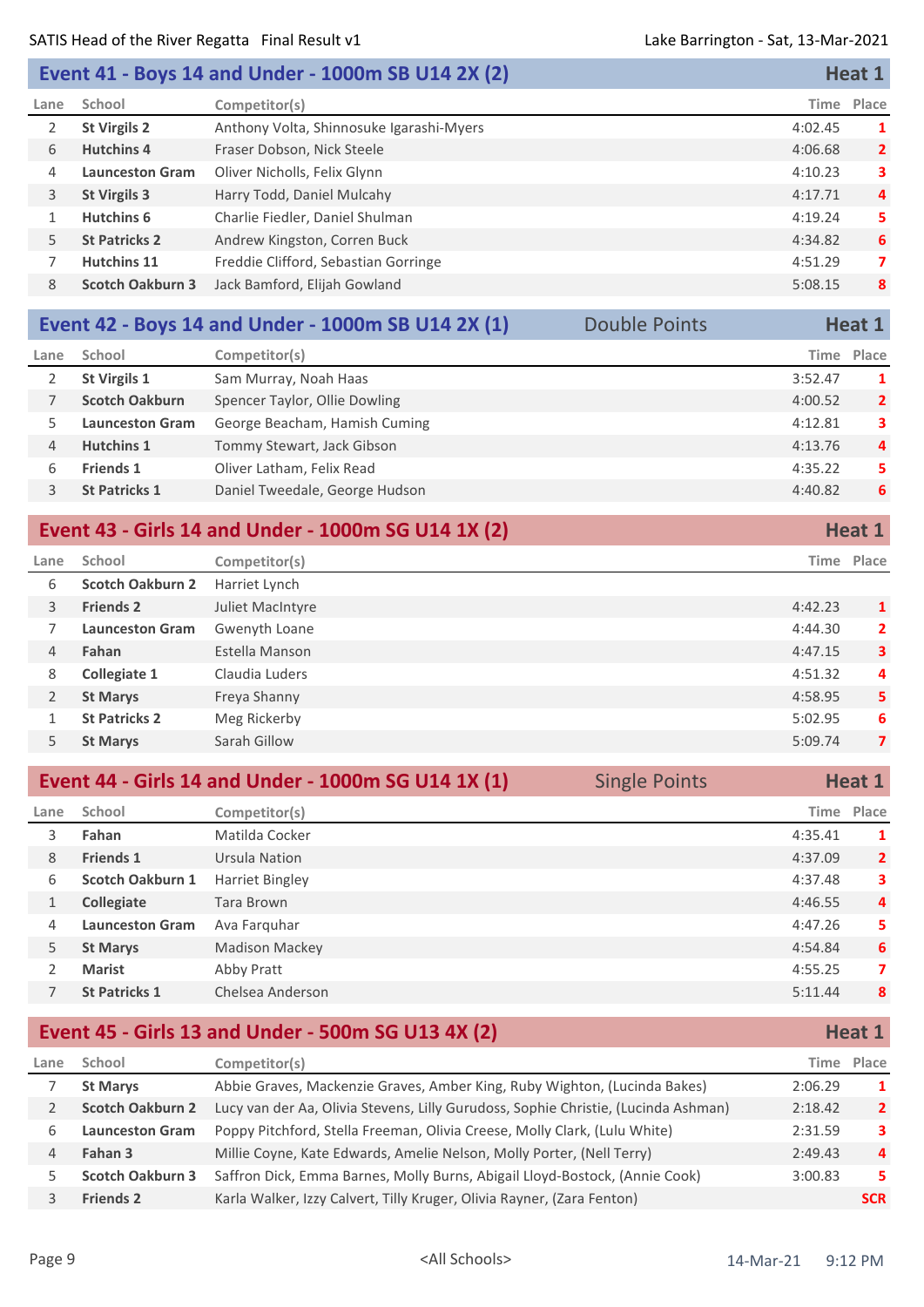|      |                         | Event 46 - Girls 13 and Under - 500m SG U13 4X (2)                                      |         | <b>Heat 1</b>  |
|------|-------------------------|-----------------------------------------------------------------------------------------|---------|----------------|
| Lane | School                  | Competitor(s)                                                                           |         | Time Place     |
| 4    | <b>Collegiate</b>       | Lucy Jamieson, Emily Brown, Charlotte Roff, Abigail Rule, (Abigail Bent)                | 2:07.73 | 1              |
|      | Fahan 2                 | Jaden Goodey, Chloe Atkins, Pia Abberton, Roisin Grosvenor, (Lucie Tomlin)              | 2:17.61 | $\overline{2}$ |
| 6    | <b>Scotch Oakburn 5</b> | Aria Byron, Mary Gale, Emily Knaggs, Payton Brown, (Lara Hoare)                         | 2:18.26 | 3              |
|      | <b>Scotch Oakburn 4</b> | Makaela Fulton, Abigail Saunders, Maddison Marshall, Isabella Skirving, (Amy<br>McLean) | 2:20.79 | 4              |
|      | <b>St Marys</b>         | Clare Wanandy, Trixie Millhouse, Lucy Hofler, Bella Carter, (Freya Dickman)             | 2:24.06 | 5.             |

#### **Event 47 - Girls 13 and Under - 500m SG U13 4X (1)** Double Points **Heat 1**

| Lane | School                  | Competitor(s)                                                                            | Time    | Place          |
|------|-------------------------|------------------------------------------------------------------------------------------|---------|----------------|
| 4    | <b>St Marys</b>         | Zoe Brooks, Tilley Wise, Ruby Berry, Sarah Thomas, (Lucy Pinelli)                        | 1:59.46 | 1              |
| 5.   | <b>Scotch Oakburn 1</b> | Chaeli Barron, Sophie Storay, Emily Atherton, Isabella Wilson, (Eloise Breden)           | 2:02.94 | $\overline{2}$ |
|      | <b>Collegiate</b>       | Alannah Heath, Leanda Palmer, Chelsea Brown, Eloise Einoder, (Shiloh Quilliam)           | 2:04.12 | 3              |
|      | <b>Friends 1</b>        | Maude Ebeli, Maggie Hopster, Lucy Wells, Maddy Jotic, (Elizabeth Ralph)                  | 2:07.42 | 4              |
| 3    | Fahan 1                 | Airley Crosby, Ivy Dickson, Zara Bury, Emily Mazengarb, (Olivia Farquer)                 | 2:08.69 | 5              |
|      | <b>Launceston Gram</b>  | Phoebe Tole, Tabitha Bailey, Elizabeth Dunne, Abbie King, (Percy Bennett)                | 2:15.75 | 6              |
| 6    | <b>St Patricks 1</b>    | Chloe Axman-Friend, Orla Kelly, Rahni Milne, Ingrid Miedecke, (Jasmine Axman-<br>Friend) | 2:36.39 | 7              |

|      |                        | Event 48 - Boys 13 and Under - 500m SB U13 2X (2) |         | Heat 1         |
|------|------------------------|---------------------------------------------------|---------|----------------|
| Lane | School                 | Competitor(s)                                     |         | Time Place     |
|      | St Virgils 4           | Angus Parkinson, Kai King                         | 2:09.10 | 1              |
| 4    | <b>Friends 3</b>       | Joseph Dick, Lenny Everett                        | 2:22.99 | $\overline{2}$ |
| 5.   | <b>Hutchins 4</b>      | Addison Rowley, Tom Waterworth                    | 2:28.42 | 3              |
| 2    | <b>Hutchins 7</b>      | Charlie Crawford, Noah Leesong                    | 2:35.55 | $\overline{4}$ |
| 3    | <b>Launceston Gram</b> | Angus Lockwood, Hugo Ancher                       | 2:45.26 | 5.             |
|      | <b>Hutchins 3</b>      | Aaron Varghese, Yiming Wang                       | 2:56.25 | 6              |
| 8    | <b>St Patricks 2</b>   | Nate Bristol, William Symons                      | 3:13.92 | 7              |
| 6    | <b>Hutchins 13</b>     | Hamish Kerr, Samuel Jones                         |         | <b>SCR</b>     |
|      |                        |                                                   |         |                |

#### **Event 49 - Boys 13 and Under - 500m SB U13 2X (2) Heat 1 Heat 1**

| Lane | School                 | Competitor(s)                     |         | Time Place     |
|------|------------------------|-----------------------------------|---------|----------------|
|      | <b>St Virgils 2</b>    | Alex Lamprey, Harry Costelloe     | 2:08.52 | 1              |
| 4    | <b>Hutchins 5</b>      | Lachie Hanna, Ted Banks-Smith     | 2:16.47 | $\overline{2}$ |
|      | <b>Hutchins 12</b>     | Liam Luttrell, Oscar Copeland     | 2:25.31 | 3              |
|      | <b>Hutchins 2</b>      | Seb Archer, Hugh McCoid           | 2:38.08 | $\overline{a}$ |
|      | <b>Launceston Gram</b> | Alex Caldwell, Henry Legge        | 2:39.18 | 5              |
| 6    | Hutchins 6             | Henry Merchant, Charlie Blackwood | 2:48.47 | 6              |
|      | <b>Friends 4</b>       | Wolfy Baukes, Charles Doyle       | 2:49.94 | 7              |

## **Event 50 - Boys 13 and Under - 500m SB U13 2X (2) Heat 1 Heat 1**

| Lane | School                 | Competitor(s)                     |         | Time Place     |
|------|------------------------|-----------------------------------|---------|----------------|
|      | <b>St Virgils 3</b>    | Aidan Godfrey, Llewellyn Gray     | 2:13.76 |                |
|      | <b>Friends 2</b>       | Michael Vickers, Hugo Heathercote | 2:15.47 | $\overline{2}$ |
| 8    | <b>Friends</b>         | James Wong, Tate Bowerman         | 2:23.11 | 3.             |
| 3    | <b>Hutchins 11</b>     | Mark Healy, Jack Knowles          | 2:24.33 | $\overline{a}$ |
|      | <b>Launceston Gram</b> | Max Green, Lachlan Hirst          | 2:34.33 | 5.             |
| 4    | <b>St Patricks 1</b>   | Campbell Stingle, Lucas Mineall   | 2:41.18 | 6              |
|      | <b>Hutchins 14</b>     | Cameron Davies, Oliver Bourne     | 3:01.02 | 7              |
| 6    | <b>Hutchins 15</b>     | Tom Lyons, Edward Jones           | 3:05.81 | 8              |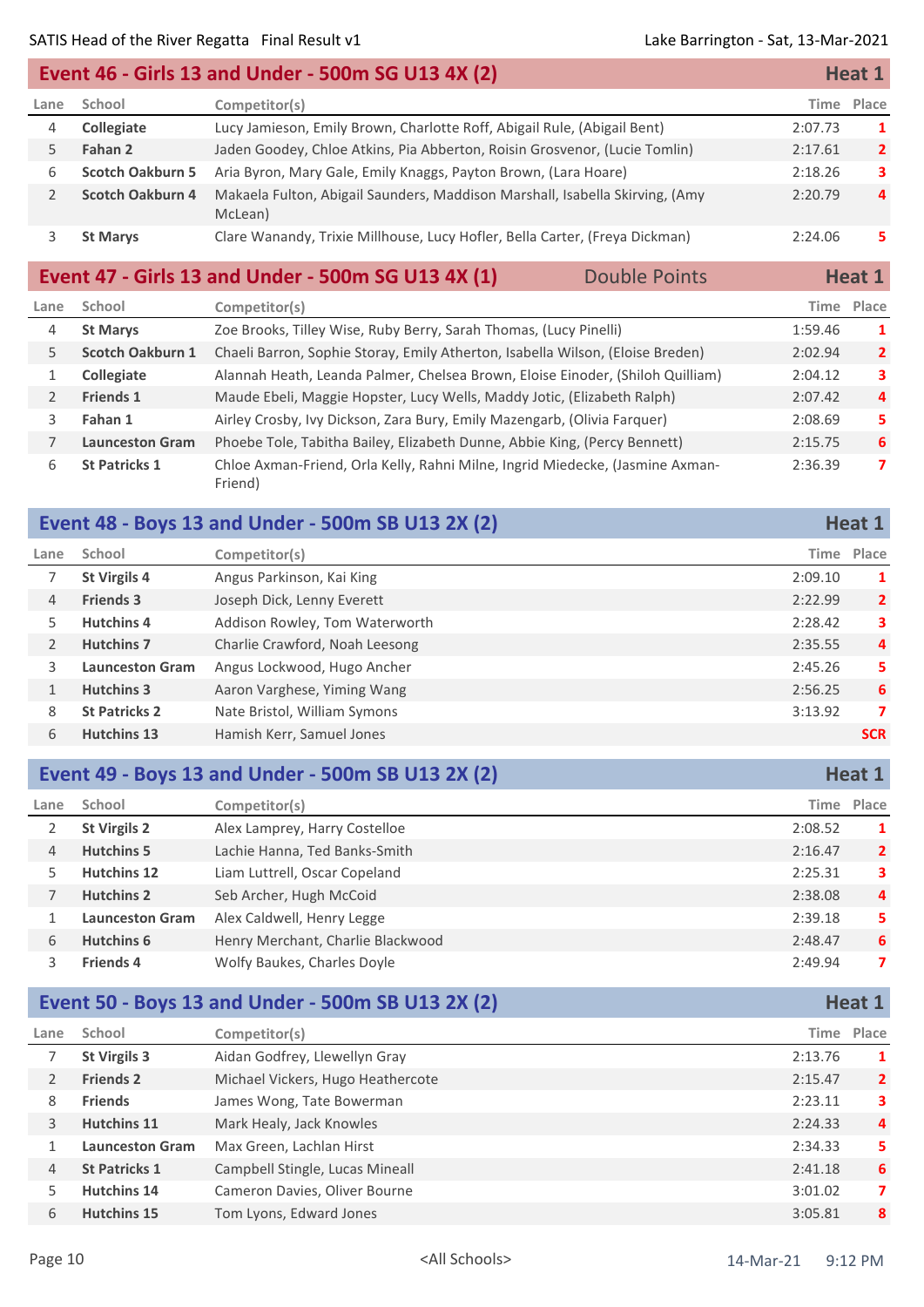| <b>Event 51 - Boys 13 and Under - 500m SB U13 2X (2)</b> | Heat 1 |
|----------------------------------------------------------|--------|
|----------------------------------------------------------|--------|

| Lane | School                  | Competitor(s)                  |         | Time Place   |
|------|-------------------------|--------------------------------|---------|--------------|
|      | Hutchins 10             | Hugh West, Charlie Harris      |         |              |
| 3    | <b>Friends 5</b>        | Lachlan Clyne, Bailee Rugen    | 2:10.54 | 1            |
|      | <b>Friends</b>          | Max Ikedife, Seb Williams      | 2:22.69 | $\mathbf{2}$ |
| 4    | <b>Hutchins 8</b>       | Spence Taylor, Hugo Saunders   | 2:23.09 | 3            |
| 6    | <b>St Virgils 5</b>     | Ben Riseley, Oliver Byrne      | 2:32.28 | 4            |
| 5.   | <b>Hutchins 9</b>       | George Leesong, Hamish Harris  | 2:38.61 | 5.           |
|      | <b>Launceston Gram</b>  | Will O'Shea, Cameron Kirkby    | 2:56.30 | 6            |
| 8    | <b>Scotch Oakburn 2</b> | Oscar Davey, Tennison Stopford | 2:56.66 | 7            |
|      |                         |                                |         |              |

|      |                        | Event 52 - Boys 13 and Under - 500m SB U13 2X (1) | <b>Double Points</b> |         | Heat 1         |
|------|------------------------|---------------------------------------------------|----------------------|---------|----------------|
| Lane | School                 | Competitor(s)                                     |                      | Time    | Place          |
|      | St Virgils 1           | Max Sylvester, Lachlan Grubb                      |                      | 2:00.36 | 1              |
| 6    | <b>Friends</b>         | Danny Rumsby, William Petty                       |                      | 2:07.88 | $\overline{2}$ |
| 4    | <b>Launceston Gram</b> | Jasper Brown, Charlie Gabbedy                     |                      | 2:13.95 | 3              |
|      | <b>Hutchins 1</b>      | Harry King, Hamish Cooper                         |                      | 2:15.58 | $\overline{4}$ |
|      | Scotch Oakburn 1       | Harry Dennis, Jack Bamford                        |                      | 2:16.92 | 5              |
|      | <b>St Patricks</b>     | Thomas Clark, Lachlan Tonelly                     |                      | 2:19.37 | 6              |
|      |                        |                                                   |                      |         |                |

|                |                         | Event 53 - Boys 15 and Under - 1000m SB U15 1X (2) |         | Heat 1         |
|----------------|-------------------------|----------------------------------------------------|---------|----------------|
| Lane           | School                  | Competitor(s)                                      | Time    | Place          |
|                | <b>St Virgils 2</b>     | Thomas Weeding                                     | 3:57.77 | 1              |
| 3              | <b>Scotch Oakburn 2</b> | Ollie O'Connor                                     | 4:02.28 | $\overline{2}$ |
|                | <b>Friends 1</b>        | Charlie McHugh                                     | 4:06.41 | 3              |
| 8              | <b>Launceston Gram</b>  | Angus Creese                                       | 4:10.88 | 4              |
| 4              | <b>Friends 2</b>        | Thomas Campbell-Jones                              | 4:13.91 | 5              |
| $\overline{2}$ | <b>St Patricks 1</b>    | Harry McGovern                                     | 4:16.79 | 6              |
| 6              | <b>Hutchins 2</b>       | Angus McShane                                      | 4:18.03 | $\overline{7}$ |
| 5              | <b>Hutchins 3</b>       | Harry Bourne                                       | 4:41.02 | 8              |

|      |                         | Event 54 - Boys 15 and Under - 1000m SB U15 1X (1) | <b>Single Points</b> |            | Heat 1         |
|------|-------------------------|----------------------------------------------------|----------------------|------------|----------------|
| Lane | School                  | Competitor(s)                                      |                      | Time Place |                |
| 4    | <b>Scotch Oakburn 1</b> | Cameron Parker                                     |                      | 3:45.29    | $\mathbf{1}$   |
|      | <b>Launceston Gram</b>  | Jack Stedman                                       |                      | 3:46.06    | $\overline{2}$ |
|      | <b>St Virgils 1</b>     | Hamish Paynter                                     |                      | 3:56.47    | 3              |
| 5.   | <b>Friends 1</b>        | Hamish Clyne                                       |                      | 3:57.93    | $\overline{a}$ |
|      | <b>St Patricks</b>      | David Wilkins                                      |                      | 4:04.03    | 5.             |
| 6    | <b>Hutchins 1</b>       | Henry Pitt                                         |                      | 4:10.32    | 6              |
|      |                         |                                                    |                      |            |                |

#### **Event 55 - Girls 16 and Under - 1500m SG U16 4X+ (2) Heat 1 Heat 1 Lane School Competitor(s) Time Place Launceston Gram** Lottie Johnstone, Layla Andersen, Tess Klower, Mary Bradfield, (Olivia Frost) 5:57.42 **1 Launceston Gram** Serena Gray, Lily Dunn, Ruby Rockliff, Ella Henty, (Asha Pohan) 6:17.52 **2** Mia Christie Johnston, Stella Devine, Charlotte Barnes, Elizabeth Monks, (Lucinda **St Marys** 6:26.54 **3** Bakes) **Friends** Audrey Hope, Olivia Cowen, Josie Gunner, Ella Newman, (Sophie Bryant) **SCR**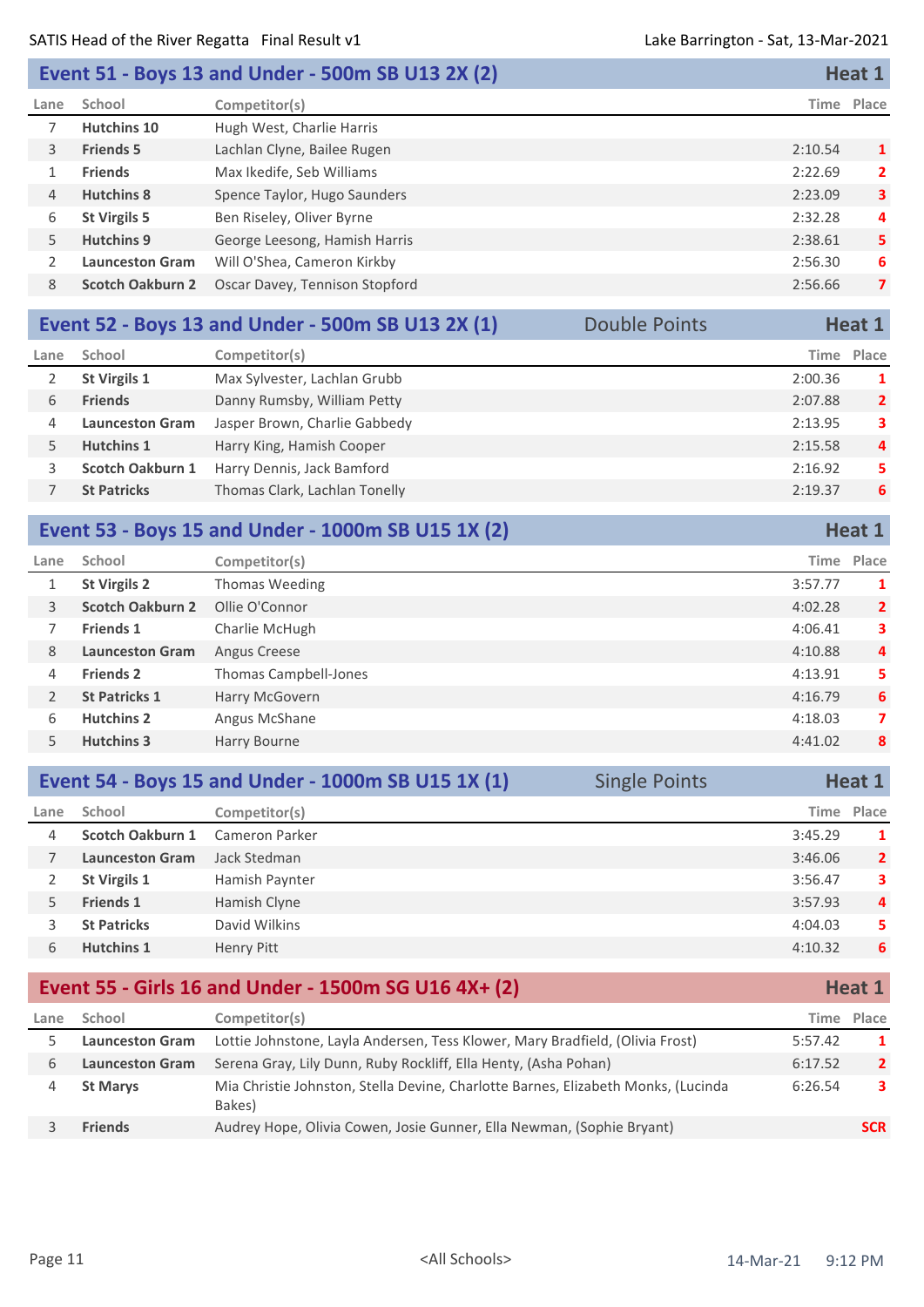|      |                        | Event 56 - Girls 16 and Under - 1500m SG U16 4X+ (1)                         | <b>Double Points</b> |         | Heat 1         |
|------|------------------------|------------------------------------------------------------------------------|----------------------|---------|----------------|
| Lane | School                 | Competitor(s)                                                                |                      |         | Time Place     |
| 4    | <b>Brendan Shaw</b>    | Sarah Ellis, Lucy Doonan, Olivia Yeates, Meg Castles, (Matilda Spaulding)    |                      | 5:47.23 | -1             |
| 6    | <b>St Marys</b>        | Harriet Kelly, Claire Oliver, Brooke Sice, Ellie Anne Atkins, (Lucy Pinelli) |                      | 5:51.63 | $\overline{2}$ |
|      | <b>Launceston Gram</b> | Alice Bennett, Leila Hucker, Poppy Loane, Alexandra Dunne, (Lola Eastaugh)   |                      | 6:07.25 | 3              |
| 3    | <b>Scotch Oakburn</b>  | Katie Napier, Kate Atherton, Jasmine Irani, Amelie Hughes, (Kate Atherton)   |                      | 6:09.20 | $\mathbf{a}$   |
|      | <b>St Patricks</b>     | Regan Finn, Ruby Hudson, Ashlee Cherry, Lauren Brooks, (Abbie White)         |                      | 6:30.92 | 5.             |
|      | Fahan                  | Julia Benyon, Molly Crosby, Emily Hanna, Olivia Sampson, (Olivia Farquer)    |                      |         | <b>SCR</b>     |

## **Event 57 - Boys 16 and Under - 1500m SB U16 8+ (1)** Double Points **Heat 1**

| Lane | School                 | Competitor(s)                                                                                                                                       |         | Time Place     |
|------|------------------------|-----------------------------------------------------------------------------------------------------------------------------------------------------|---------|----------------|
|      | <b>Scotch Oakburn</b>  | Cameron Auton, Lucien James-Wever, Sam Brown, Rupert MacKenzie, James<br>Bamford, Sven Stopford, Hamish Fyffe, Matthew Russell, (Mitchell Fulton)   | 4:47.74 | 1              |
| 5.   | <b>Launceston Gram</b> | John Gray, Finn Billing, Gabriel Collette, Thomas Carins, Ted Peck, Mac Mitchell,<br>Ned Adkins, Keanu Glynn, (Hugo Barrenger)                      | 4:50.07 | $\mathbf{2}$   |
| 6    | <b>Hutchins</b>        | Luke Healy, Jakob Fiedler, Tankarit Daengdej, Lachlan O'Brien, Archie Stewart,<br>Rowan Sanderson, Byron Brown, Falcon Palmer, (James Richards)     | 5:00.18 | з.             |
| 4    | <b>Friends</b>         | Alex Rackham, Archie Ballard, Gabriel Williams, Charlie Mitchell, Ollie Atwell, Elvis<br>Russell, Clancy Gibson, Benjamin Stankovich, (Kate Gallen) | 5:08.80 | $\overline{a}$ |
|      | <b>St Virgils</b>      | Caerwyn James, Hugo Grubb, Emmanuel Kounelis, Finn Di Ubaldo, Nick Blackwell,<br>Oscar McLaren, Oliver Dinnessen, Xavier Nichols, (Darcy Berry)     | 5:28.10 | 5.             |

| Event 58 - Girls 14 and Under - 1000m SG U14 2X (2) |                         | Heat 1                               |         |                |
|-----------------------------------------------------|-------------------------|--------------------------------------|---------|----------------|
| Lane                                                | School                  | Competitor(s)                        | Time    | Place          |
|                                                     | <b>Friends 3</b>        | Elizabeth Grimm, Juliet MacIntyre    | 4:15.48 | 1              |
| 4                                                   | Fahan                   | Poppy Leditschke, Matilda Cocker     | 4:16.66 | $\overline{2}$ |
| 3                                                   | <b>Scotch Oakburn 2</b> | May Wain, Grace Briggs               | 4:24.00 | 3              |
| 5                                                   | <b>Launceston Gram</b>  | Neve Farquhar, Ava Farquhar          | 4:30.44 | 4              |
| 8                                                   | <b>St Marys</b>         | Sarah Gillow, Bridie McInerney       | 4:33.95 | 5.             |
| 6                                                   | <b>St Marys</b>         | Evie Christie-Johnston, Freya Shanny | 4:39.81 | 6              |
|                                                     | <b>Launceston Gram</b>  | Mackenzie Chiselett, Lucy Rockliff   | 4:43.37 | 7              |
|                                                     | <b>St Patricks 4</b>    | Ashleigh Dettmer, Brianna Pether     |         | <b>SCR</b>     |
|                                                     |                         |                                      |         |                |

|      | Event 59 - Girls 14 and Under - 1000m SG U14 2X (2) |                                 | Heat 1  |                |
|------|-----------------------------------------------------|---------------------------------|---------|----------------|
| Lane | School                                              | Competitor(s)                   |         | Time Place     |
|      | <b>Scotch Oakburn 3</b>                             | Georgina Wilson, Mollie Gray    | 4:28.01 | 1              |
|      | <b>Launceston Gram</b>                              | PJ Thompson, Sophie Britton     | 4:33.92 | $\overline{2}$ |
| 3.   | <b>St Patricks 2</b>                                | Charlotte Barrett, Meg Rickerby | 4:38.65 | 3              |
| 4    | <b>Collegiate</b>                                   | Rivahs Dorahy, Georgina Ward    | 4:41.15 | $\overline{a}$ |
| 5.   | <b>St Marys</b>                                     | Evelyn Kerstan, Sophie Kelly    | 4:50.21 | 5.             |
|      | <b>Friends 2</b>                                    | Coco Loney, Immy Atwell         | 4:53.17 | -6             |
| 6    | <b>St Patricks 3</b>                                | Georgiana Crack, Naomi Mulder   | 5:15.19 | 7              |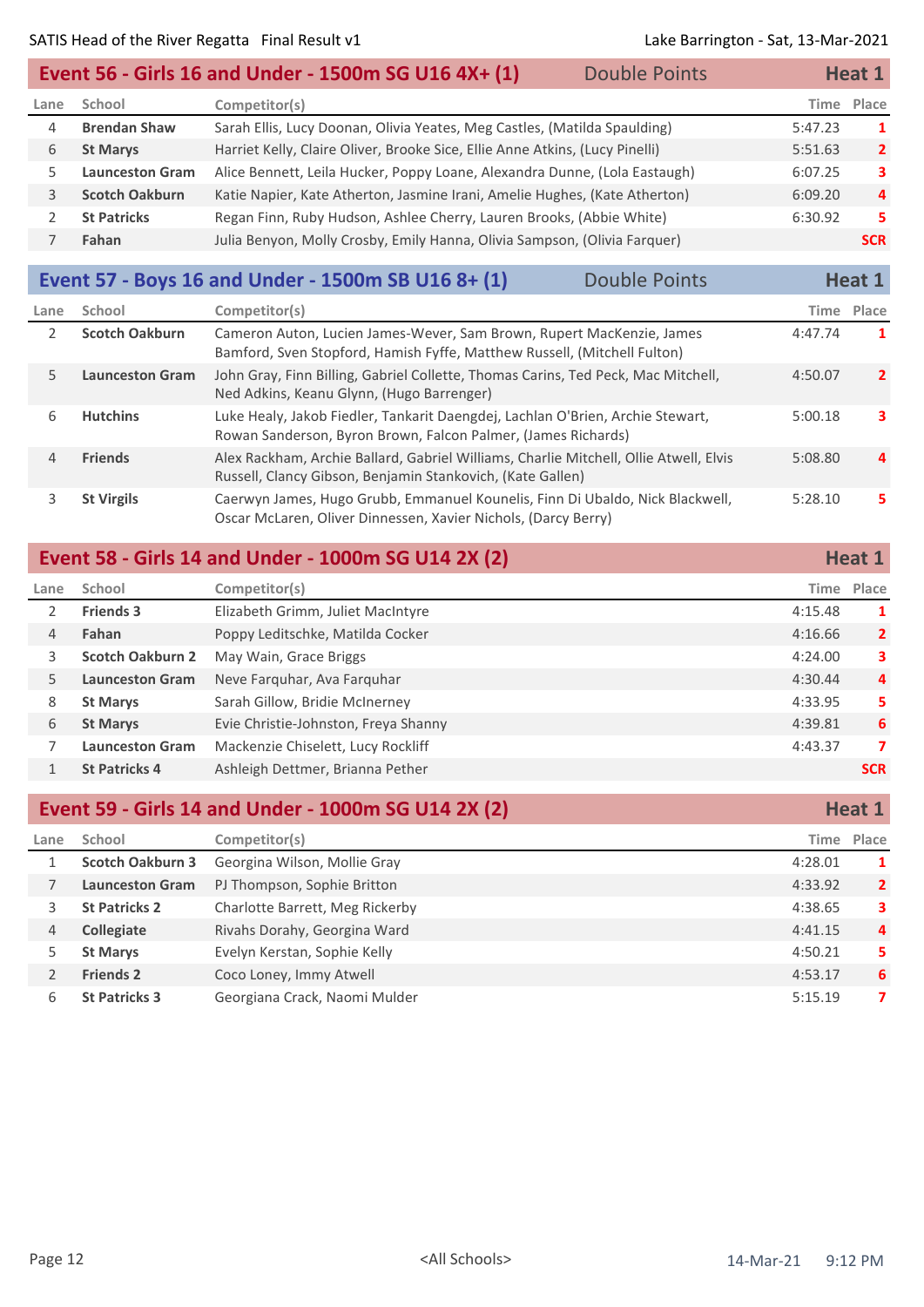|               | Event 60 - Girls 14 and Under - 1000m SG U14 2X (1)<br><b>Double Points</b> |                                  |  | Heat 1     |                |
|---------------|-----------------------------------------------------------------------------|----------------------------------|--|------------|----------------|
| Lane          | School                                                                      | Competitor(s)                    |  | Time Place |                |
|               | <b>Launceston Gram</b>                                                      | Poppy Cuming, Evie Dunn          |  | 4:11.43    | 1              |
| 4             | Fahan                                                                       | Stella Jones, Georgina Parnham   |  | 4:15.56    | $\overline{2}$ |
| 6             | <b>Scotch Oakburn 1</b>                                                     | Saskia Boden, Ava Napier         |  | 4:21.18    | 3              |
| 3             | <b>St Patricks 1</b>                                                        | Chelsea Anderson, Emma Johnson   |  | 4:24.27    | $\overline{4}$ |
|               | <b>St Marys</b>                                                             | Madison Mackey, Amelia Dickman   |  | 4:26.90    | 5              |
| 8             | <b>Friends 1</b>                                                            | Hannah Zalstein, Ursula Nation   |  | 4:34.66    | 6              |
| 5.            | <b>Collegiate</b>                                                           | Abigail Bent, Lydia Lawler       |  | 4:35.96    | 7              |
| $\mathcal{P}$ | <b>Brendan Shaw</b>                                                         | Milly Phyland, Matilda Spaulding |  | 5:35.46    | 8              |
|               |                                                                             |                                  |  |            |                |

## **Event 61 - Girls 15 and Under - 1000m SG U15 4X+ (2) Heat 1 Heat 1**

| Lane | School                  | Competitor(s)                                                                          | Time    | Place          |
|------|-------------------------|----------------------------------------------------------------------------------------|---------|----------------|
| 4    | Collegiate 1            | Chloe Leicester, Alice Dalton, Ava Parsons, Matilda Cummings, (Isabella Leicester)     | 3:53.05 | 1              |
| 8    | <b>Collegiate 2</b>     | Scarlett Johnston, Olivia Bridgeman, Charlotte Elrick, Erin Kingston, (Meg Rogers)     | 3:59.58 | $\overline{2}$ |
|      | <b>Scotch Oakburn 2</b> | Scarlett Burns, Lara Hoare, Mackenzie Buck, Amy McLean, (Harriet Lynch)                | 4:09.03 | 3              |
| 6    | <b>Launceston Gram</b>  | Lizzie Ayers, Lettamae Gardner, Madeline Brown, Zara Brown, (Percy Bennett)            | 4:09.03 | 3              |
| 3.   | <b>Friends 2</b>        | Zara Fenton, Esther Falloon, Billie Vickers, Stella Mitchelmore, (Violet Bunting)      | 4:11.51 | 5.             |
| 5.   | Fahan                   | Jessica Clark, Annabelle Lumsden-Steel, Grace Couser, Lexie Valta, (Ella Chung)        | 4:14.37 | 6              |
|      | <b>Scotch Oakburn 3</b> | Lucinda Ashman, Lingitha Ponnusamy, Amelia Corrigan, Greer Barron, (Zoe<br>Ballantyne) | 4:25.64 | 7              |
|      | <b>St Marys</b>         | Indy Juvakka, Amelie Buddle, Bella Metwari, Emily Hyland, (Elizabeth Webster)          | 4:27.69 | 8              |
|      |                         |                                                                                        |         |                |

|               | Event 62 - Girls 15 and Under - 1000m SG U15 4X+ (1)<br><b>Double Points</b> |                                                                                       |  | Heat 1  |                |
|---------------|------------------------------------------------------------------------------|---------------------------------------------------------------------------------------|--|---------|----------------|
| Lane          | School                                                                       | Competitor(s)                                                                         |  |         | Time Place     |
| 3.            | <b>Collegiate</b>                                                            | Mia Healy, Georgina Witt, Georgia Leicester, Molly Ferguson, (Zuri Carr)              |  | 3:46.85 | 1              |
| 6             | <b>Friends 1</b>                                                             | Elizabeth Ralph, Sophie Neal, Emma Gardner, Alannah Edwards, (Hannah<br>Wigston)      |  | 3:57.39 | $\overline{2}$ |
|               | Fahan                                                                        | Prue Clarke, Olivia Wilson, Sophie Lang, Keala Hayes, (Olivia Farquer)                |  | 3:57.83 | 3              |
| 5             | <b>Launceston Gram</b>                                                       | Caitlin Knowles, Yasmin Wyly, Scarlett Dunne, Chelsea Lockrey, (Lulu White)           |  | 3:58.27 | $\overline{a}$ |
| $\mathcal{L}$ | <b>Scotch Oakburn 1</b>                                                      | Amber Woolston, Lucy Wilson, Iona Glover, Annie Cook, (Charlotte Ball)                |  | 4:06.17 | 5.             |
|               | <b>St Marys</b>                                                              | Lily Castellana, Maddie Higgins, Olivia Walter, Francesca Tsakirakis, (Holly Teale)   |  | 4:08.02 | 6              |
| 4             | <b>St Patricks</b>                                                           | Jasmine Axman-Friend, Amelia Duffy, Anna McNeair, Elenoa Donovan, (Lucy<br>Mansfield) |  | 4:10.97 | 7              |

| Event 63 - Boys Open - 1500m SB 1X (1)<br><b>Single Points</b> |                        | Heat 1                |         |                |
|----------------------------------------------------------------|------------------------|-----------------------|---------|----------------|
| Lane                                                           | School                 | Competitor(s)         |         | Time Place     |
|                                                                | <b>St Patricks</b>     | Laurie Dean           | 5:54.49 | $\mathbf{1}$   |
| 4                                                              | <b>Brendan Shaw</b>    | <b>Harrison Nield</b> | 5:58.73 | $\overline{2}$ |
|                                                                | <b>Hutchins</b>        | Sebastian Fry         | 6:23.35 | 3              |
|                                                                | <b>Launceston Gram</b> | Hugo Hirst            |         | <b>SCR</b>     |

| <b>Event 64 - Boys Open - 1500m SB 1X (2)</b> |                        |                | Heat 1  |            |
|-----------------------------------------------|------------------------|----------------|---------|------------|
| Lane                                          | School                 | Competitor(s)  |         | Time Place |
|                                               | <b>Launceston Gram</b> | Thomas Wickham | 6:02.06 |            |
|                                               | <b>Hutchins</b>        | Matt Riches    | 6:30.11 |            |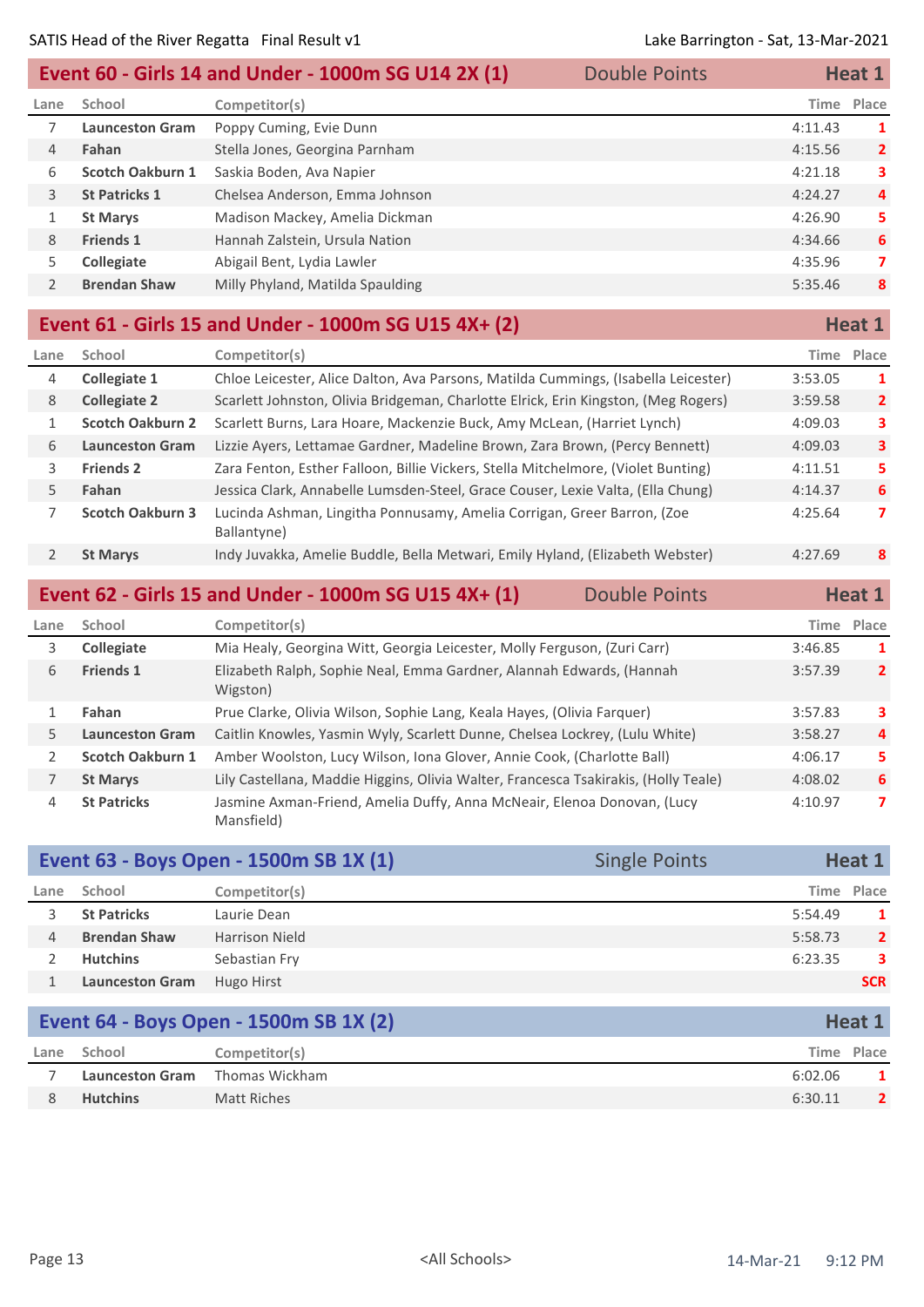| Event 65 - Girls Open - 1500m SG 2X (2) |                         |                                     | Heat 1     |                |
|-----------------------------------------|-------------------------|-------------------------------------|------------|----------------|
| Lane                                    | School                  | Competitor(s)                       | Time Place |                |
| 5.                                      | <b>St Marys</b>         | Ella Taylor, Gabriella Woodhouse    | 6:14.32    | -1             |
|                                         | <b>Brendan Shaw</b>     | Jessica Welch, Ruby Skirving        | 6:15.55    | $\overline{2}$ |
| 4                                       | <b>St Marys</b>         | Felicity Carter, Cecilia Hutchinson | 6:19.84    | 3              |
| 3                                       | <b>St Marys</b>         | Holly Sice, Jessica Bremner         | 6:24.84    | $\overline{4}$ |
|                                         | <b>Guilford</b>         | Ella Triffett, Ursula Harris        | 6:28.87    | 5              |
| 6                                       | <b>Scotch Oakburn 2</b> | Emma Jepson, Georgia Taylor         | 6:39.23    | 6              |
|                                         | <b>Collegiate</b>       | Elani Palmer, Eliza Shelley         |            | <b>SCR</b>     |

| Event 66 - Girls Open - 1500m SG 2X (1)<br><b>Double Points</b> |                         | Heat 1                              |  |         |                         |
|-----------------------------------------------------------------|-------------------------|-------------------------------------|--|---------|-------------------------|
| Lane                                                            | School                  | Competitor(s)                       |  |         | Time Place              |
|                                                                 | Fahan                   | Sarah Leary, Sophie Rolls           |  |         |                         |
|                                                                 | <b>Brendan Shaw</b>     | Catherine Greenhill, Ella Spaulding |  | 5:51.47 | 1                       |
|                                                                 | <b>St Marys</b>         | Anneka Schrader, Phoebe Teale       |  | 6:00.73 | $\overline{2}$          |
|                                                                 | <b>Guilford 1</b>       | Chanel Forster, Annabelle Raymond   |  | 6:12.19 | $\overline{\mathbf{3}}$ |
| 4                                                               | <b>Collegiate</b>       | Rosie Forsyth, Rose Curry           |  | 6:28.07 | 4                       |
| 6                                                               | <b>Scotch Oakburn 1</b> | Madison MacKenzie, Hannah Woolston  |  | 6:41.03 | 5                       |
|                                                                 |                         |                                     |  |         |                         |

| Event 67 - Boys 16 and Under - 1500m SB U16 4+ (2) |                         | Heat 1                                                                               |         |                |
|----------------------------------------------------|-------------------------|--------------------------------------------------------------------------------------|---------|----------------|
| Lane                                               | School                  | Competitor(s)                                                                        |         | Time Place     |
| 4                                                  | <b>Scotch Oakburn 2</b> | Cameron Auton, Lucien James-Wever, James Bamford, Sven Stopford, (George<br>Russell) | 5:37.19 | 1.             |
| h                                                  | <b>Hutchins 2</b>       | Luke Healy, Jakob Fiedler, Tankarit Daengdej, Lachlan O'Brien, (Will Terry)          | 5:51.40 | $\overline{2}$ |
|                                                    | <b>St Virgils</b>       | Nick Blackwell, Xavier Nichols, Oliver Dinnessen, Oscar McLaren, (Darcy Berry)       | 6:09.06 | 3              |
|                                                    | <b>Friends</b>          | Archie Ballard, Elvis Russell, Alex Rackham, Charlie Mitchell, (Kate Gallen)         |         | <b>SCR</b>     |
|                                                    |                         |                                                                                      |         |                |

|      |                         | Event 68 - Boys 16 and Under - 1500m SB U16 4+ (1)                                 | <b>Double Points</b> |         | Heat 1         |
|------|-------------------------|------------------------------------------------------------------------------------|----------------------|---------|----------------|
| Lane | School                  | Competitor(s)                                                                      |                      |         | Time Place     |
|      | <b>Scotch Oakburn 1</b> | Hamish Fyffe, Sam Brown, Rupert MacKenzie, Matthew Russell, (Mitchell Fulton)      |                      | 5:26.43 | $\mathbf{1}$   |
| 6    | <b>Hutchins 1</b>       | Archie Stewart, Rowan Sanderson, Byron Brown, Falcon Palmer, (James Richards)      |                      | 5:28.98 | $\overline{2}$ |
| 4    | <b>Friends</b>          | Gabriel Williams, Clancy Gibson, Ollie Atwell, Benjamin Stankovich, (Al Hooper)    |                      | 5:38.77 | 3              |
|      | <b>Launceston Gram</b>  | John Gray, Finn Billing, Gabriel Collette, Thomas Carins, (Hugo Barrenger)         |                      | 5:48.64 | $\overline{4}$ |
|      | <b>St Virgils</b>       | Emmanuel Kounelis, Finn Di Ubaldo, Caerwyn James, Hugo Grubb, (Harry<br>Costelloe) |                      | 6:08.43 | 5              |

|      |                        | Event 69 - Girls 16 and Under - 1500m SG U16 8+ (1)                                                                                                     | <b>Double Points</b> |         | <b>Heat 1</b> |
|------|------------------------|---------------------------------------------------------------------------------------------------------------------------------------------------------|----------------------|---------|---------------|
| Lane | School                 | Competitor(s)                                                                                                                                           |                      |         | Time Place    |
| 6    | Fahan                  | Julia Benyon, Evie Banks-Smith, Emily Hanna, Lilly Evans-Gregg, Anna Edwards,<br>Annabelle Fry, Olivia Sampson, Tess McDonough, (Mia Reardon)           |                      | 6:02.63 | 1             |
| 4    | <b>Launceston Gram</b> | Mary Bradfield, Lily Dunn, Alice Bennett, Tess Klower, Poppy Loane, Layla<br>Andersen, Ella Henty, Alexandra Dunne, (Lola Eastaugh)                     |                      | 6:07.74 | $\mathbf{2}$  |
|      | <b>Friends</b>         | Ella Newman, Audrey Hope, Lucy Cooper, Sophie Bryant, Josie Gunner, Jarah<br>Wilcox, Emily Lo, Bridie Woolley, (Kate Gallen)                            |                      | 6:13.12 | з.            |
|      | <b>St Marys</b>        | Harriet Kelly, Brooke Sice, Mia Christie Johnston, Charlotte Barnes, Stella Devine,<br>Elizabeth Monks, Ellie Anne Atkins, Claire Oliver, (Meg Pinelli) |                      | 6:29.77 | $\mathbf{a}$  |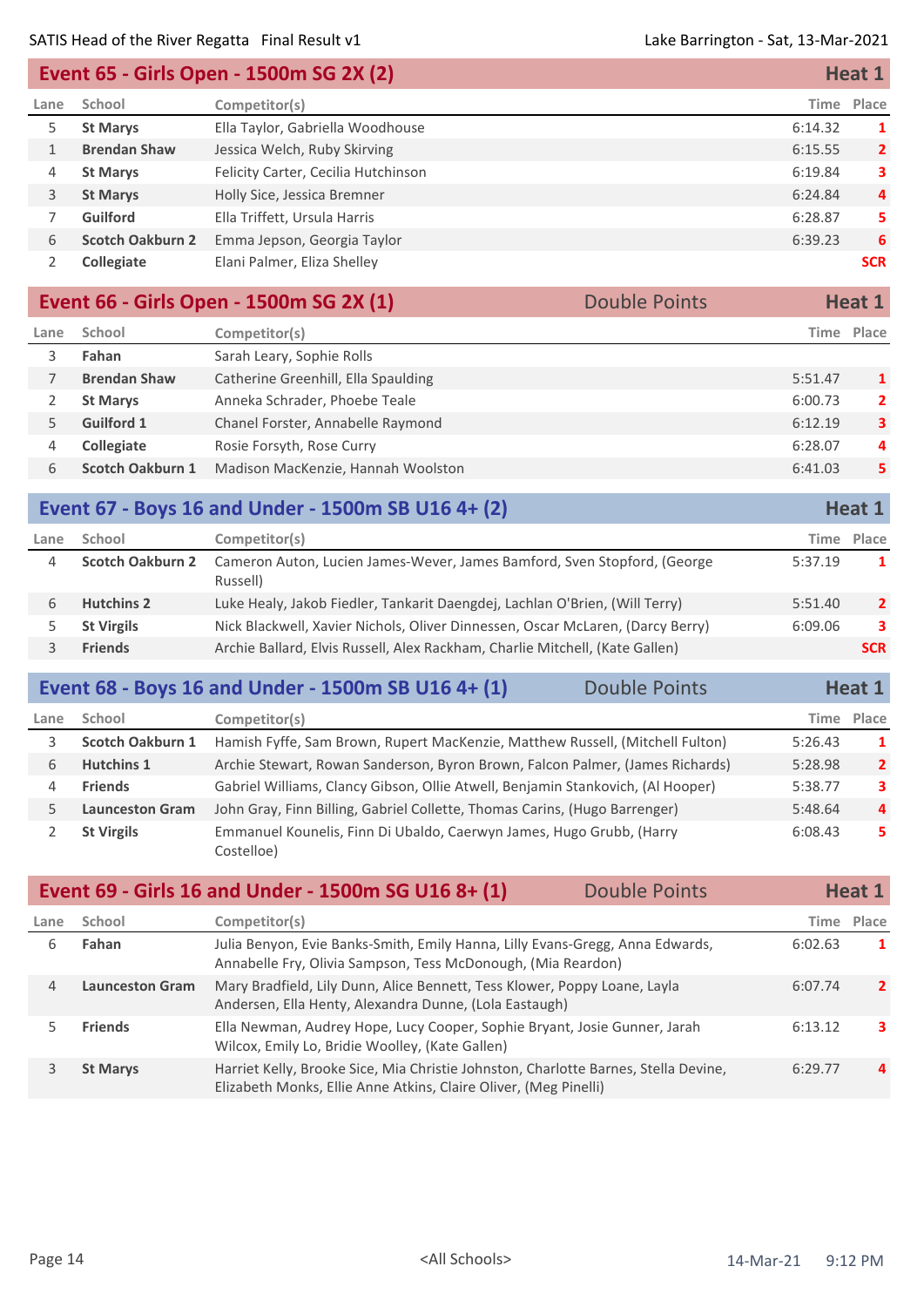## **Event 70 - Boys 14 and Under - 1000m SB U14 1X (2) Heat 1**

| Lane           | School                  | Competitor(s)    | Time    | Place          |
|----------------|-------------------------|------------------|---------|----------------|
|                | <b>Scotch Oakburn 2</b> | Spencer Taylor   | 4:49.48 | 1              |
| $\overline{4}$ | <b>Scotch Oakburn 3</b> | Ollie Dowling    | 4:59.39 | $\overline{2}$ |
| 8              | <b>St Virgils 2</b>     | Sam Murray       | 4:59.99 | 3              |
| 5              | <b>Launceston Gram</b>  | Oliver Nicholls  | 5:12.30 | 4              |
| 1              | <b>Hutchins 2</b>       | Fraser Dobson    | 5:21.36 | 5              |
| 2              | <b>Friends 2</b>        | Rowen Middendorf | 5:33.73 | 6              |
| 6              | <b>Friends 3</b>        | Jacob Cho        | 5:53.44 | 7              |
| $\overline{3}$ | <b>St Patricks</b>      | Daniel Tweedale  | 5:58.86 | 8              |
| 9              | <b>St Patricks 2</b>    | George Hudson    |         | <b>SCR</b>     |
|                |                         |                  |         |                |

| Event 71 - Boys 14 and Under - 1000m SB U14 1X (1)<br><b>Single Points</b> |                        | Heat 1              |  |            |                |
|----------------------------------------------------------------------------|------------------------|---------------------|--|------------|----------------|
| Lane                                                                       | School                 | Competitor(s)       |  | Time Place |                |
| 4                                                                          | <b>St Virgils 1</b>    | Noah Haas           |  | 4:32.72    | 1              |
|                                                                            | <b>Launceston Gram</b> | Monty Smith         |  | 4:46.78    | $\overline{2}$ |
|                                                                            | <b>Hutchins 1</b>      | Hugo Wilkins        |  | 4:48.26    | 3.             |
| 3                                                                          | <b>Friends 1</b>       | <b>Henry Maning</b> |  | 4:49.90    | 4              |
| 6                                                                          | Scotch Oakburn 1       | Fletcher Wagner     |  | 5:00.56    | 5.             |
|                                                                            | <b>St Patricks 1</b>   | Corren Buck         |  | 5:40.69    | 6              |
|                                                                            | <b>Brendan Shaw</b>    | Lachlan Nield       |  | 5:46.64    | 7              |

## **Event 72 - Boys 13 and Under - 500m SB U13 4X+ (2) Heat 1 Heat 1**

| Lane | School                 | Competitor(s)                                                                       | Time    | Place          |
|------|------------------------|-------------------------------------------------------------------------------------|---------|----------------|
|      | <b>Hutchins 5</b>      | Seb Archer, Hugh McCoid, Mark Healy, Jack Knowles, (Aaron Varghese)                 | 2:18.33 |                |
|      | <b>Friends 3</b>       | Seb Williams, Hugo Heathercote, Lenny Everett, Joseph Dick, (Charles Doyle)         | 2:25.51 | $\overline{2}$ |
|      | <b>Hutchins 3</b>      | Charlie Crawford, Charlie Blackwood, Henry Merchant, Noah Leesong, (Jack<br>Dalton) | 2:26.64 | 3              |
| h    | <b>Launceston Gram</b> | Lachlan Walker, Will O'Shea, Cameron Kirkby, Henry Legge, (Angus Lockwood)          | 2:35.34 | $\mathbf{A}$   |
|      | <b>Hutchins 4</b>      | Hugh West, Charlie Harris, George Leesong, Hamish Harris, (Angus Vermey)            | 2:36.27 | 5.             |

|      |                         | Event 73 - Boys 13 and Under - 500m SB U13 4X+ (1)                             | <b>Double Points</b> |            | Heat 1         |
|------|-------------------------|--------------------------------------------------------------------------------|----------------------|------------|----------------|
| Lane | School                  | Competitor(s)                                                                  |                      | Time Place |                |
| 3.   | <b>St Virgils</b>       | Lachlan Grubb, Llewellyn Gray, Alex Lamprey, Max Sylvester, (Harry Costelloe)  |                      | 2:01.92    | $\mathbf 1$    |
| 5.   | <b>Friends</b>          | Lachlan Clyne, Bailee Rugen, Danny Rumsby, William Petty, (Wolfy Baukes)       |                      | 2:07.59    | $\overline{2}$ |
|      | <b>Hutchins 1</b>       | Harry King, Hamish Cooper, Lachie Hanna, Ted Banks-Smith, (Reuben Cousins)     |                      | 2:09.35    | 3              |
| 6    | <b>Launceston Gram</b>  | Max Green, Jasper Brown, Lachlan Hirst, Charlie Gabbedy, (Olivia Frost)        |                      | 2:14.03    | 4              |
|      | <b>St Patricks</b>      | Thomas Clark, Campbell Stingle, Lucas Mineall, Lachlan Tonelly, (Nate Bristol) |                      | 2:25.32    | 5.             |
| 4    | <b>Scotch Oakburn 1</b> | Oscar Davey, Tennison Stopford, Harry Dennis, Jack Bamford, (Amy McLean)       |                      | 2:25.68    | 6              |
|      |                         |                                                                                |                      |            |                |

|               |                         | Event 74 - Girls 13 and Under - 500m SG U13 1X (2) |         | Heat 1         |
|---------------|-------------------------|----------------------------------------------------|---------|----------------|
| Lane          | School                  | Competitor(s)                                      |         | Time Place     |
| 9             | <b>Friends 3</b>        | Olivia Rayner                                      |         |                |
| 4             | <b>Collegiate</b>       | Eloise Einoder                                     | 2:24.12 | 1              |
| 1             | <b>Scotch Oakburn 1</b> | Isabella Wilson                                    | 2:34.47 | $\mathbf{2}$   |
| 8             | <b>St Marys</b>         | Lucy Hofler                                        | 2:37.36 | 3.             |
| 5             | <b>Friends 2</b>        | Izzy Calvert                                       | 2:42.70 | 4              |
| 7             | Fahan 2                 | Ivy Dickson                                        | 2:47.33 | 5.             |
| 3             | <b>St Patricks 2</b>    | Ingrid Miedecke                                    | 3:07.36 | 6              |
| 6             | <b>St Patricks 3</b>    | Chloe Axman-Friend                                 | 3:14.71 | $\overline{7}$ |
| $\mathcal{P}$ | <b>Friends</b>          | Karla Walker                                       | 3:15.08 | 8              |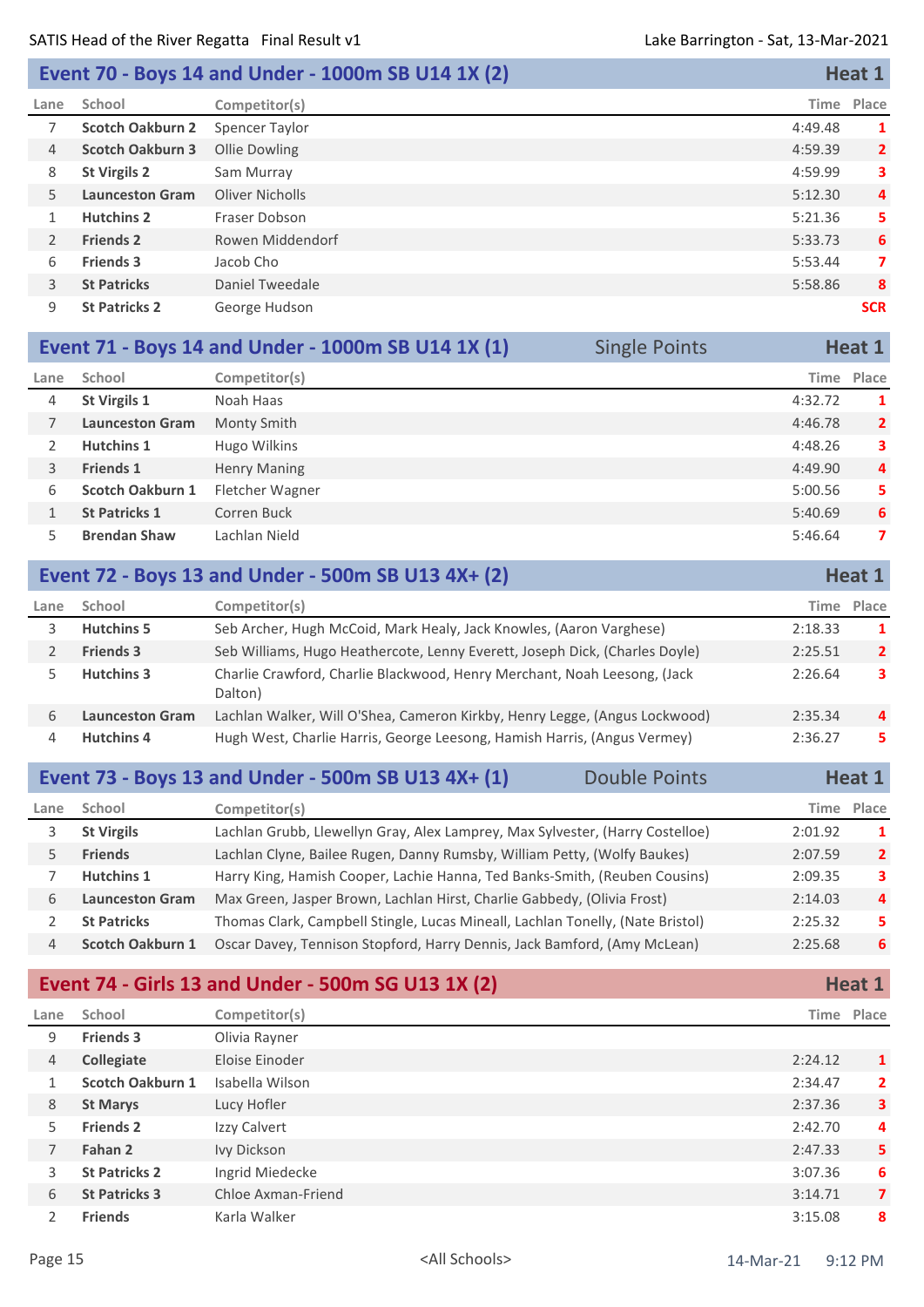|                | Event 75 - Boys 13 and Under - 500m SB U13 4X+ (2) |                                                                                   |         | Heat 1         |
|----------------|----------------------------------------------------|-----------------------------------------------------------------------------------|---------|----------------|
| Lane           | School                                             | Competitor(s)                                                                     | Time    | Place          |
| $\overline{4}$ | <b>St Virgils</b>                                  | Ben Riseley, Aidan Godfrey, Kai King, Angus Parkinson, (Oliver Byrne)             | 2:27.03 | -1             |
|                | <b>Friends 2</b>                                   | Max Ikedife, James Wong, Noble Fajrianto, Tate Bowerman, (Michael Vickers)        | 2:28.59 | 2 <sup>1</sup> |
|                | <b>Hutchins 2</b>                                  | Addison Rowley, Tom Waterworth, Spence Taylor, Hugo Saunders, (James<br>Richards) | 2:33.94 | 3              |
| 6              | <b>Hutchins 6</b>                                  | Hamish Kerr, Yiming Wang, Cameron Davies, Oliver Bourne, (Luke Healy)             | 2:44.48 | $\overline{a}$ |
| 5.             | <b>Hutchins 7</b>                                  | Edward Jones, Tom Lyons, Oscar Copeland, Liam Luttrell, (Will Terry)              | 2:50.55 | 5.             |
| 3.             | <b>Hutchins 8</b>                                  | Seb Archer, Hugh McCoid, Aaron Varghese, Yiming Wang, (Jermaine Crehan)           |         | <b>SCR</b>     |

|      |                         | Event 76 - Girls 13 and Under - 500m SG U13 1X (1) | <b>Single Points</b> |            | Heat 1         |
|------|-------------------------|----------------------------------------------------|----------------------|------------|----------------|
| Lane | School                  | Competitor(s)                                      |                      | Time Place |                |
|      | <b>St Marys</b>         | Sarah Thomas                                       |                      | 2:28.60    | 1              |
| 3    | <b>Friends 1</b>        | Lucy Wells                                         |                      | 2:29.54    | $\overline{2}$ |
|      | Collegiate              | Alannah Heath                                      |                      | 2:33.44    | 3              |
| 5.   | <b>Brendan Shaw</b>     | Matilda Spaulding                                  |                      | 2:42.73    | $\overline{4}$ |
|      | <b>St Patricks 1</b>    | Rahni Milne                                        |                      | 2:43.13    | 5              |
| 6    | Fahan 1                 | Zara Bury                                          |                      | 2:45.46    | 6              |
| 4    | <b>Scotch Oakburn 2</b> | Emily Atherton                                     |                      | 2:52.44    | 7              |

|      |                         | Event 77 - Boys 15 and Under - 1000m SB U15 2X (2) |         | Heat 1         |
|------|-------------------------|----------------------------------------------------|---------|----------------|
| Lane | School                  | Competitor(s)                                      | Time    | Place          |
| 4    | <b>Scotch Oakburn 2</b> | Ned Neville - Clark, Ollie O'Connor                | 4:11.33 | -1             |
| 3    | <b>Friends 1</b>        | Louis Underwood, Jack Connah                       | 4:34.74 | $\overline{2}$ |
|      | Hutchins 6              | Sam Lyons, Charlie Goldspink                       | 4:35.13 | 3              |
|      | <b>Hutchins 8</b>       | Ed Bignell, Lachlan Ramsay                         | 4:43.38 | $\overline{4}$ |
| 5    | St Virgils 6            | Ethan McLeod, Thomas Marr                          | 4:44.18 | 5              |
| 6    | <b>Hutchins 9</b>       | Ben Pafitis, Harley Wilkie                         |         | <b>DNS</b>     |

| Event 78 - Boys 15 and Under - 1000m SB U15 2X (2) |  | Heat 1 |
|----------------------------------------------------|--|--------|
|----------------------------------------------------|--|--------|

| Lane | School                  | Competitor(s)                    | Time    | Place          |
|------|-------------------------|----------------------------------|---------|----------------|
| 4    | <b>St Virgils 3</b>     | Haz Sylvester, Oscar O'Donovan   | 4:09.62 | 1              |
| 6    | <b>Scotch Oakburn 3</b> | Flynn Viney, Daniel Hill         | 4:10.76 | $\overline{2}$ |
|      | <b>Hutchins 3</b>       | Oscar Sproule, Harry Bourne      | 4:19.43 | 3              |
|      | <b>Hutchins 2</b>       | Miles McIntosh, Campbell Mounter | 4:23.30 | 4              |
|      | St Virgils 5            | Isaac Lang, Darcy Berry          | 4:27.65 | 5.             |
|      | <b>Hutchins 5</b>       | Angus McShane, Henry Pitt        | 4:32.04 | 6              |
|      | <b>Launceston Gram</b>  | Oliver Dean, Angus Tucker        | 4:37.23 | 7              |

|               |                        | Event 79 - Boys 15 and Under - 1000m SB U15 2X (2) |         | Heat 1         |
|---------------|------------------------|----------------------------------------------------|---------|----------------|
| Lane          | School                 | Competitor(s)                                      |         | Time Place     |
| $\mathcal{P}$ | <b>Launceston Gram</b> | Charlie Ancher, Angus Creese                       | 4:09.65 | -1             |
| 4             | <b>Hutchins 4</b>      | Charlie Black, James Moy                           | 4:14.35 | $\overline{2}$ |
| 6             | <b>Hutchins 7</b>      | Joshua Wise, Oliver Hart                           | 4:23.66 | 3              |
| 3             | <b>St Virgils 4</b>    | Jacob Young, Jake Smith                            | 4:38.36 | $\overline{a}$ |
|               | <b>Friends 1</b>       | Henry Webster, Evan Vince                          | 4:59.71 | 5.             |
|               | <b>St Virgils 2</b>    | Jacob Mitchell, Thomas Weeding                     |         | <b>DNS</b>     |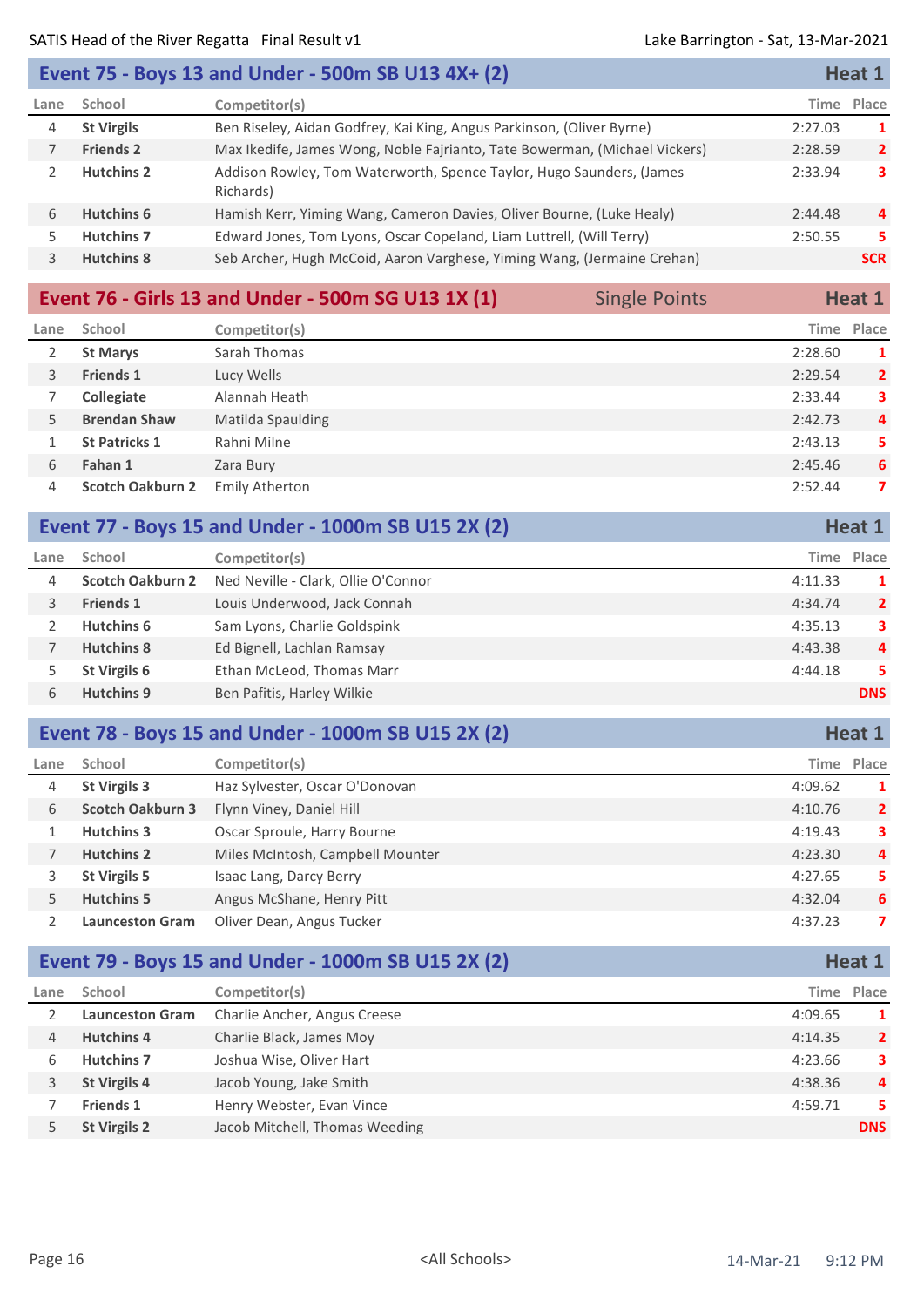|      |                        | Event 80 - Boys 15 and Under - 1000m SB U15 2X (1) | <b>Double Points</b> |             | Heat 1         |
|------|------------------------|----------------------------------------------------|----------------------|-------------|----------------|
| Lane | School                 | Competitor(s)                                      |                      | <b>Time</b> | Place          |
|      | <b>St Virgils 1</b>    | Hamish Paynter, Marshall Woods                     |                      | 3:53.89     | 1              |
| 5.   | <b>Launceston Gram</b> | Jack Stedman, Oliver Quinn                         |                      | 3:55.59     | $\overline{2}$ |
| 3.   | Scotch Oakburn 1       | George Russell, Cameron Parker                     |                      | 3:58.01     | 3              |
| 4    | <b>Hutchins 1</b>      | Charles Leesong, Charles Boman                     |                      | 4:03.68     | 4              |
|      | <b>Friends 2</b>       | Charlie McHugh, Hamish Clyne                       |                      | 4:07.17     | 5              |
| 6    | <b>St Patricks 1</b>   | Declan Rae, Noah McCullagh                         |                      | 4:10.63     | 6              |
| 8    | <b>St Patricks</b>     | Jack Clark, Max Roney                              |                      |             | <b>SCR</b>     |
|      |                        |                                                    |                      |             |                |

#### **Event 81 - Girls 14 and Under - 1000m SG U14 4X+ (2) Heat 1 Heat 1**

| Lane | School                  | Competitor(s)                                                                    | Time    | Place          |
|------|-------------------------|----------------------------------------------------------------------------------|---------|----------------|
|      | <b>Scotch Oakburn 2</b> | Grace Briggs, Sasi Palmer, Saskia Boden, Harriet Lynch, (Zoe Ballantyne)         | 4:39.60 | 1              |
| 4    | <b>Launceston Gram</b>  | Lucy Wood, Lucinda Dowling, Olivia Goodacre, Sophie Britton, (Emily Doyle)       | 4:52.69 | $\overline{2}$ |
|      | <b>St Marys</b>         | Sophie Harback, Lillie Midson, Tina Purves, Molly Medina, (Lucinda Bakes)        | 5:01.79 | 3              |
|      | <b>St Marys</b>         | Sophie Kelly, Sarah Gillow, Helena McKay, Evie Christie-Johnston, (Lucy Pinelli) | 5:08.30 | 4              |
| h    | Fahan 2                 | Ella Baird, Zoe Pitt, Bridie Perrott, Nell Terry, (Ella Chung)                   | 5:17.76 | 5.             |
|      | <b>St Patricks 2</b>    | Brianna Pether, Charlotte Barrett, Amelia Jones, Naomi Mulder, (Lily Humphreys)  | 5:22.38 | 6              |
|      |                         |                                                                                  |         |                |

#### **Event 82 - Girls 14 and Under - 1000m SG U14 4X+ (2) Heat 1 Heat 1**

| Lane | School                  | Competitor(s)                                                                     |         | Time Place     |
|------|-------------------------|-----------------------------------------------------------------------------------|---------|----------------|
|      | <b>Launceston Gram</b>  | Neve Farquhar, Ava Farquhar, Gwenyth Loane, PJ Thompson, (Lola Eastaugh)          | 4:41.41 | 1              |
|      | Fahan 3                 | Jessica Clark, Estella Manson, Poppy Leditschke, Matilda Cocker, (Olivia Farquer) | 4:43.17 | $\overline{2}$ |
|      | <b>Scotch Oakburn 3</b> | Bridie Findlay, Eliza Auton, Jessica Bamford, Eliza Duigan, (Lucy O'Connor)       | 5:00.40 | 3              |
|      | <b>St Marys</b>         | Jade Marley, Evelyn Kerstan, Alice Bakes, Bridie McInerney, (Annaliese Carter)    | 5:09.33 | $\overline{a}$ |
|      | <b>Friends</b>          | Coco Loney, Immy Atwell, Lotte Routley, Gabrielle Hill, (Cherri Frawley)          | 5:44.27 | 5.             |

### **Event 83 - Girls 14 and Under - 1000m SG U14 4X+ (1)** Double Points **Heat 1**

| Lane | School                  | Competitor(s)                                                                         | Time    | Place          |
|------|-------------------------|---------------------------------------------------------------------------------------|---------|----------------|
| 3.   | <b>Launceston Gram</b>  | Claudia Waddingham, Poppy Cuming, Josie Johnston, Evie Dunn, (Mathilda Wall)          | 4:33.44 | 1              |
|      | Fahan                   | Eliza Stoksik, Stella Jones, Georgina Parnham, Lucie Tomlin, (Sophie Bury)            | 4:45.00 | $\overline{2}$ |
| 5.   | Collegiate              | Shiloh Quilliam, Tara Brown, Lydia Lawler, Claudia Luders, (Abigail Bent)             | 4:45.87 | 3              |
| 6    | <b>Friends</b>          | Hannah Zalstein, Ursula Nation, Elizabeth Grimm, Juliet MacIntyre, (Andrew<br>Cooper) | 4:49.65 | $\overline{4}$ |
|      | <b>Scotch Oakburn 1</b> | Ava Napier, Georgina Wilson, Mollie Gray, Harriet Bingley, (Sienna Donlon)            | 4:50.54 | 5              |
|      | <b>St Marys</b>         | Freya Shanny, Lucy Rolls, Amelia Dickman, Madison Mackey, (Freya Dickman)             | 4:57.47 | 6              |
| 4    | <b>St Patricks</b>      | Meg Rickerby, Georgiana Crack, Chelsea Anderson, Emma Johnson, (George<br>Miedecke)   | 5:03.41 | 7              |

#### **Event 84 - Girls 15 and Under - 1000m SG U15 1X (2) Heat 1 Heat 1**

| Lane           | School                  | Competitor(s)         | Time    | Place          |
|----------------|-------------------------|-----------------------|---------|----------------|
| 5              | <b>Launceston Gram</b>  | Lizzie Ayers          | 4:54.02 | 1              |
| 4              | <b>Friends 2</b>        | Stella Mitchelmore    | 5:06.42 | $\overline{2}$ |
| 8              | <b>Brendan Shaw</b>     | Sarah Welch           | 5:08.51 | 3              |
|                | <b>St Marys</b>         | Maddie Higgins        | 5:13.01 | 4              |
| $\overline{2}$ | Collegiate 1            | Olivia Bridgeman      | 5:16.36 | 5              |
| 6              | Fahan                   | Prue Clarke           | 5:23.62 | 6              |
| 3              | <b>Scotch Oakburn 2</b> | <b>Scarlett Burns</b> | 5:28.27 | 7              |
| $\mathbf{1}$   | <b>St Patricks</b>      | Jasmine Axman-Friend  | 5:55.63 | 8              |
| 9              | <b>St Patricks</b>      | Ashleigh Dettmer      |         | <b>SCR</b>     |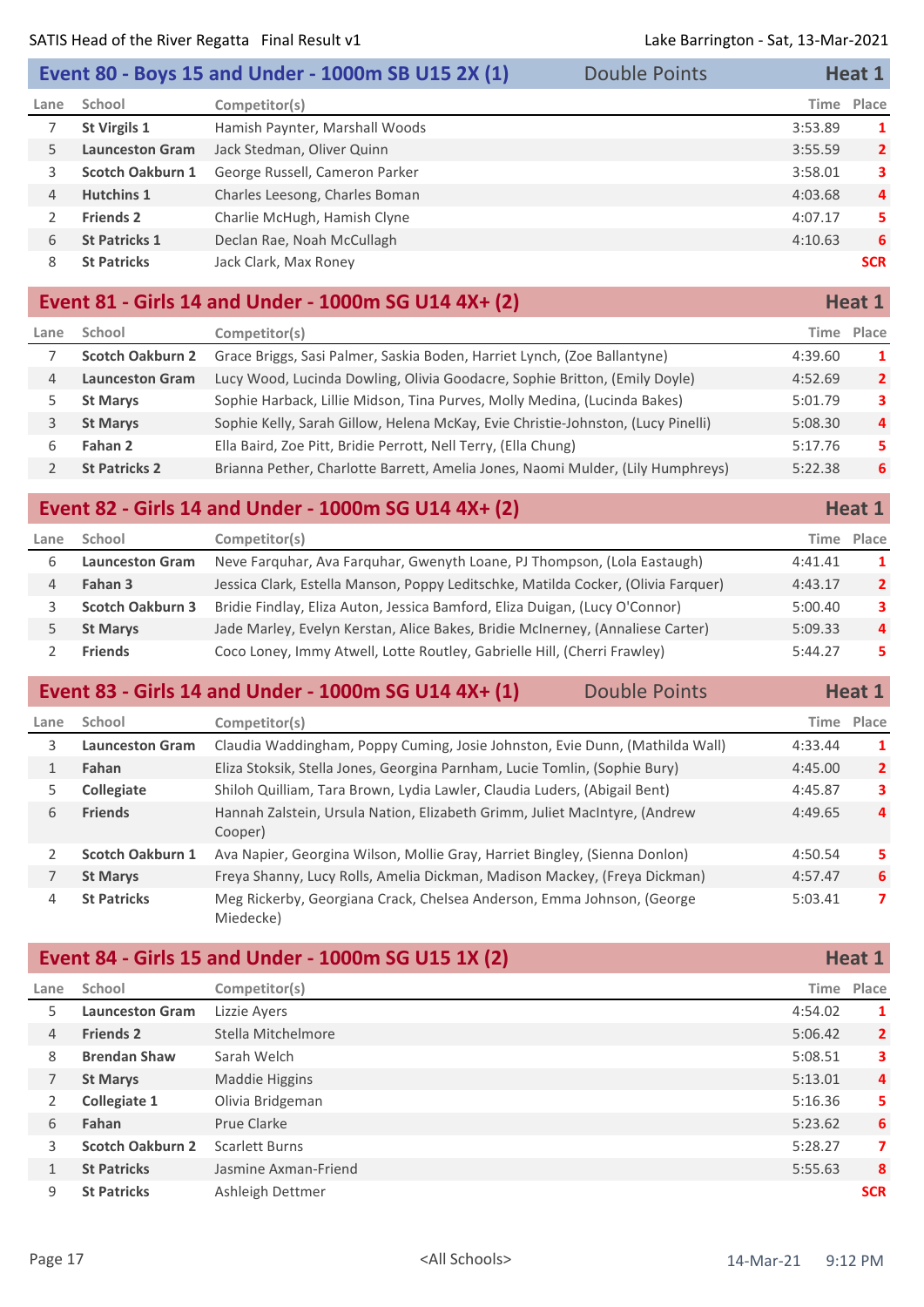|               |                         | Event 85 - Girls 15 and Under - 1000m SG U15 1X (1) | <b>Single Points</b> | Heat 1  |                |
|---------------|-------------------------|-----------------------------------------------------|----------------------|---------|----------------|
| Lane          | School                  | Competitor(s)                                       |                      | Time    | Place          |
| 8             | <b>Friends 1</b>        | Hannah Wigston                                      |                      | 4:40.68 | 1              |
| 6             | <b>Brendan Shaw</b>     | Lilly Barker                                        |                      | 4:51.00 | $\overline{2}$ |
| 4             | <b>St Marys</b>         | <b>Holly Teale</b>                                  |                      | 5:06.93 | 3              |
| 5.            | <b>Launceston Gram</b>  | Caitlin Knowles                                     |                      | 5:15.14 | $\overline{4}$ |
| 3.            | <b>Scotch Oakburn 1</b> | Iona Glover                                         |                      | 5:20.11 | 5              |
| $\mathcal{P}$ | Fahan                   | Keala Hayes                                         |                      | 5:34.05 | 6              |
|               | <b>St Patricks</b>      | Anna McNeair                                        |                      | 5:39.30 | 7              |
| $\mathbf{1}$  | <b>Collegiate</b>       | Molly Ferguson                                      |                      |         | <b>DNF</b>     |
| 9             | <b>St Patricks</b>      | Amelia Duffy                                        |                      |         | <b>SCR</b>     |

|      |                         | Event 86 - Boys 16 and Under - 1500m SB U16 4X+ (2)                                     |         | Heat 1         |
|------|-------------------------|-----------------------------------------------------------------------------------------|---------|----------------|
| Lane | School                  | Competitor(s)                                                                           |         | Time Place     |
|      | <b>Scotch Oakburn 2</b> | Bobby Coskun, Sam Wells, Mitchell Fulton, Abe Scott, (Charlotte Ball)                   | 6:29.89 | -1             |
|      | <b>St Virgils</b>       | Xavier Nichols, Oliver Dinnessen, Nick Blackwell, Emmanuel Kounelis, (Sam<br>Woodhouse) | 6:43.19 | $\overline{2}$ |
| 4    | <b>Hutchins</b>         | Jermaine Crehan, Will Terry, James Richards, Luke Healy, (Jakob Fiedler)                | 7:16.68 | 3              |
| 6    | <b>St Patricks 1</b>    | Thomas Mineal, Harry McGovern, James Humphreys, David Wilkins, (Lily<br>Humphreys)      |         | <b>SCR</b>     |

|      |                         | Event 87 - Boys 16 and Under - 1500m SB U16 4X+ (1)                                   | <b>Double Points</b> |         | Heat 1         |
|------|-------------------------|---------------------------------------------------------------------------------------|----------------------|---------|----------------|
| Lane | School                  | Competitor(s)                                                                         |                      |         | Time Place     |
| 4    | <b>Launceston Gram</b>  | Keanu Glynn, Ted Peck, Mac Mitchell, Ned Adkins, (Hugo Barrenger)                     |                      | 5:43.50 | $\mathbf{1}$   |
| 3    | <b>Scotch Oakburn 1</b> | Hamish Fyffe, Sam Brown, James Bamford, Rupert MacKenzie, (Matthew Russell)           |                      | 5:50.61 | $\mathbf{2}$   |
|      | <b>Hutchins</b>         | Archie Stewart, Rowan Sanderson, Tankarit Daengdej, Falcon Palmer, (Tommy<br>Stewart) |                      | 6:05.28 | 3              |
|      | <b>St Virgils</b>       | Oscar McLaren, Caerwyn James, Finn Di Ubaldo, Hugo Grubb, (Darcy Berry)               |                      | 6:28.18 | $\overline{a}$ |
| 6    | <b>St Patricks</b>      | Max Roney, Jack Clark, Declan Rae, Noah McCullagh, (Ivy McCullagh)                    |                      |         | <b>SCR</b>     |

| Event 88 - Girls 16 and Under - 1500m SG U16 2X (2) |                         |                                   | Heat 1  |                         |
|-----------------------------------------------------|-------------------------|-----------------------------------|---------|-------------------------|
| Lane                                                | School                  | Competitor(s)                     |         | Time Place              |
|                                                     | <b>Brendan Shaw</b>     | Sarah Ellis, Lucy Doonan          | 7:26.78 | $\mathbf 1$             |
| 6                                                   | <b>St Marys</b>         | Brooke Sice, Harriet Kelly        | 7:52.71 | $\overline{\mathbf{2}}$ |
|                                                     | <b>Scotch Oakburn 2</b> | Bella Lee-Archer, Katie Napier    |         | <b>DNF</b>              |
|                                                     | <b>St Marys</b>         | Charlotte Barnes, Elizabeth Monks |         | <b>DNS</b>              |

| Event 89 - Girls 16 and Under - 1500m SG U16 2X (1)<br><b>Double Points</b> |                                  |  |         | <b>Heat 1</b>  |
|-----------------------------------------------------------------------------|----------------------------------|--|---------|----------------|
| School                                                                      | Competitor(s)                    |  |         | Time Place     |
| <b>Brendan Shaw</b>                                                         | Olivia Yeates, Meg Castles       |  | 6:57.25 | 1              |
| <b>Launceston Gram</b>                                                      | Layla Andersen, Leila Hucker     |  | 7:16.14 | $\overline{2}$ |
| <b>St Marys</b>                                                             | Ellie Anne Atkins, Claire Oliver |  | 7:26.16 | 3              |
| Fahan                                                                       | Anna Edwards, Annabelle Fry      |  | 7:29.82 | 4              |
| <b>St Patricks</b>                                                          | Ashlee Cherry, Ruby Hudson       |  | 7:46.14 | 5              |
| Scotch Oakburn 1                                                            | Jasmine Irani, Amelie Hughes     |  | 8:47.85 | 6              |
| <b>Friends</b>                                                              | Sophie Bryant, Jarah Wilcox      |  |         | <b>SCR</b>     |
|                                                                             |                                  |  |         |                |